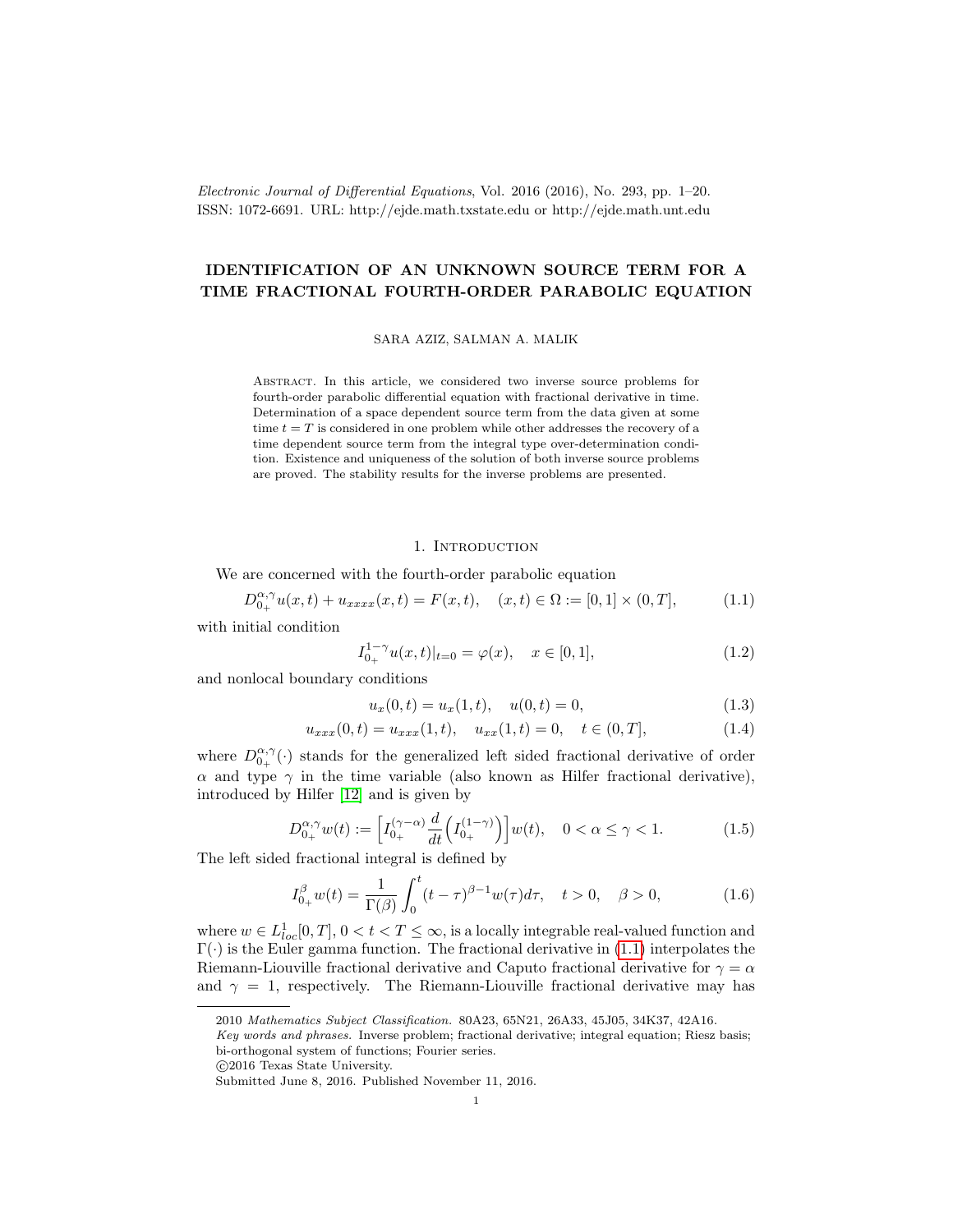singularity at  $t = 0$  and usually has initial conditions in terms of fractional integral whereas Caputo fractional derivative are used more frequently in the literature because with Caputo derivative the initial conditions are more natural [\[24\]](#page-19-0). Both Riemann-Liouville and Caputo fractional derivatives can be used in the modelling of anomalous diffusion and the fractional derivative  $D_{0+}^{\alpha,\gamma}(\cdot)$  has the properties of both of these fractional derivatives.

The nonlocal boundary conditions such as in  $(1.3)-(1.4)$  $(1.3)-(1.4)$  arise when we cannot measure data directly at the boundary. Such type of boundary conditions usually known as Samarskii-Ionkin boundary conditions which arise from particle diffusion in turbulent plasma and in heat propagation where the law of variation of total quantity of the heat is given [\[13\]](#page-18-1). For applications of more general nonlocal boundary conditions see [\[7,](#page-18-2) [36,](#page-19-1) [35\]](#page-19-2).

The direct problem for [\(1.1\)](#page-0-0)-[\(1.4\)](#page-0-2) is the unique determination of  $u(x, t)$  in  $\overline{\Omega}$  such that  $u(\cdot, t) \in C^4[0,1], D_{0+}^{\alpha, \gamma} u(x, \cdot) \in C(0,T],$  when the initial condition  $\varphi(x)$  and the source term  $F(x, t)$  are given and continuous. The direct problem with  $\gamma = 1$ of homogenous equation [\(1.1\)](#page-0-0), i.e.,  $F(x,t) = 0$  with initial condition  $u(x, 0) =$  $au(x, 1) + \phi(x)$  and boundary conditions [\(1.3\)](#page-0-1)-[\(1.4\)](#page-0-2) was considered by Berdyshev et al. in [\[3\]](#page-18-3). They proved existence and uniqueness of the regular solution of the direct problem. The main concern of this paper are the following inverse problems related to  $(1.1)-(1.4)$  $(1.1)-(1.4)$ .

Inverse source problem I (ISP-I): For the first problem, we suppose the source term  $F(x, t)$  depends only on the space variable, i.e.,  $F(x, t) = f(x)$ . The inverse problem is to determine the source term  $f(x)$  and  $u(x,t)$  such that  $u(x,t)$  satisfies the equation [\(1.1\)](#page-0-0)-[\(1.4\)](#page-0-2) from  $u(x,T) = \psi(x)$ . Indeed, we are looking for the map

$$
\psi(x) \to \{f(x), u(x, t)\}, \quad t < T.
$$

By a regular solution of the ISP-I we mean a pair of functions  $\{u(x,t), f(x)\}\$  such that  $u(\cdot, t) \in C^4[0, 1], D_{0_+}^{\alpha, \gamma}u(x, \cdot) \in C(0, T]$  and  $f(x) \in C[0, 1]$ .

Inverse source problem II (ISP-II): For the second problem, we consider the source term as  $F(x,t) = a(t) f(x,t)$ . We are interested in recovering the time dependent source term  $a(t)$  and  $u(x, t)$ . The inverse source problems of determination of a time dependent source term was considered by many, for example see [\[37,](#page-19-3) [28,](#page-19-4) [41\]](#page-19-5). Physically, such type of source; that is,  $a(t)f(x, t)$  arise in microwave heating process, in which the external energy is supplied to a target at a controlled level, represented by  $a(t)$  and  $f(x,t)$  is the local conversion rate of the microwave energy.

For problem [\(1.1\)](#page-0-0)-[\(1.4\)](#page-0-2) the ISP-II is not uniquely solvable an over-determination condition of integral type given by

<span id="page-1-0"></span>
$$
\int_0^1 xu(x,t)dx = g(t), \quad t \in [0,T],
$$
\n(1.7)

is considered, where  $g(t) \in AC[0,T]$ , the space of absolutely continuous functions. The integral type condition arise naturally as over-determination condition for recovering the time dependent source term, in chemical engineering [\[6\]](#page-18-4), fluid flow in porous medium [\[8\]](#page-18-5) and in some other applications see for example [\[32,](#page-19-6) [17\]](#page-18-6). A regular solution for the ISP-II is a pair of functions  $\{u(x,t), a(t)\}\$  such that  $u(\cdot, t) \in C^4[0,1],$  $D_{0+}^{\alpha,\gamma}u(x,.)\in C(0,T]$  and  $a(t)\in C[0,T]$ .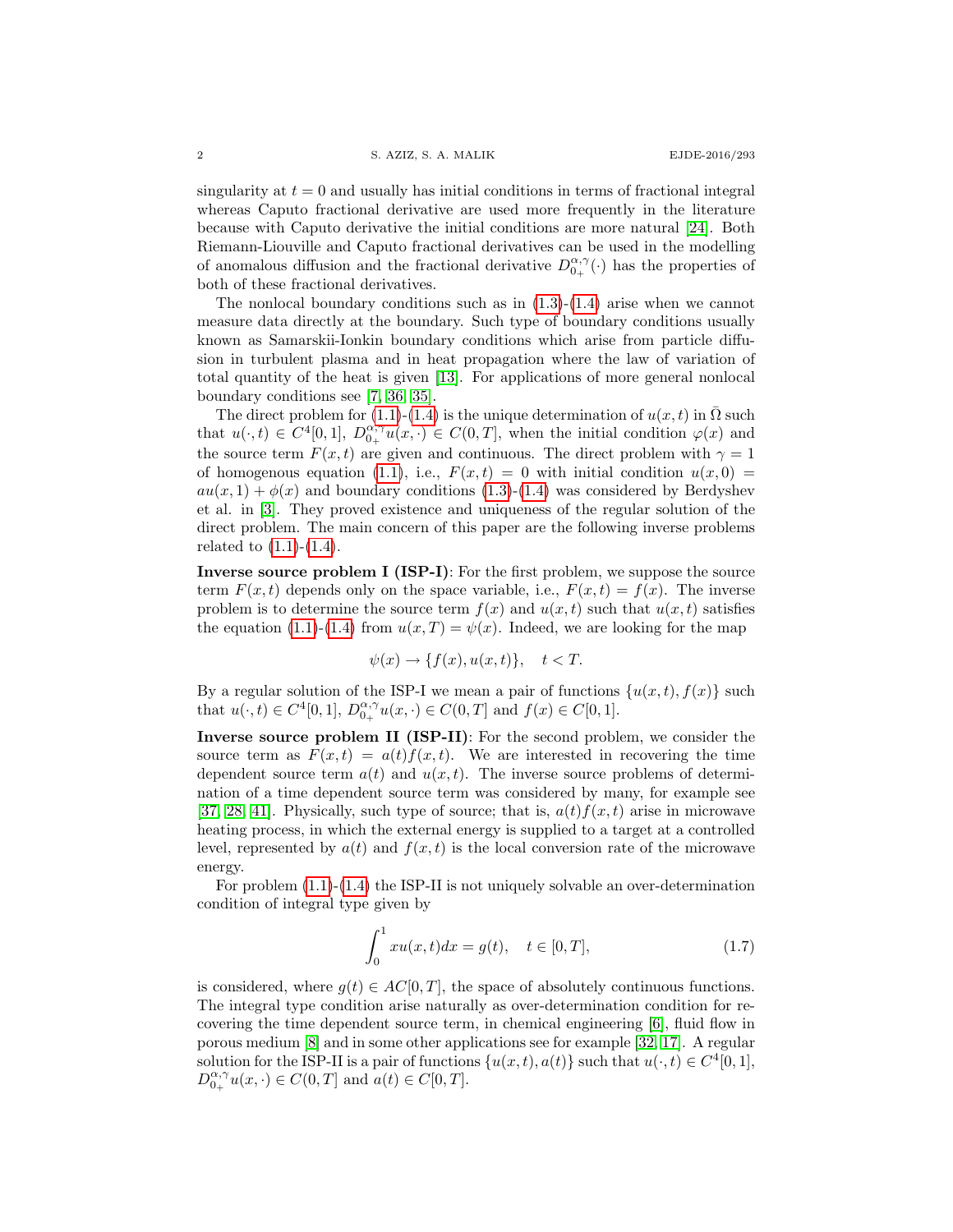Section 3 and 4).

The spectral problem for  $(1.1)-(1.4)$  $(1.1)-(1.4)$  is not self-adjoint and a bi-orthogonal system of functions is constructed from eigenfunctions of spectral and its adjoint problem. We proved that both inverse problems are well posed in the sense of Hadamard (see

It is well known that the inverse problems for the parabolic equations are illposed apart from this the inverse problems considered here are not easy to handle due to the nonlocal boundary conditions [\(1.3\)](#page-0-1)-[\(1.4\)](#page-0-2) and the presence of generalized fractional derivative in time. The fourth order parabolic differential equations have been considered in applications to combustion theory [\[2\]](#page-18-7), image smoothing and denoising [\[25,](#page-19-7) [10\]](#page-18-8), incompressible elasticity problem, phase transition and surface tension problem [\[5\]](#page-18-9), thin film theory, lubrication theory [\[1\]](#page-18-10).

The calculus of arbitrary order integrals and derivative usually known as fractional calculus could be considered as old as integer order calculus. For the history of the subject the interested readers are referred to [\[26\]](#page-19-8). Fractional calculus got considerable attention in mathematics and other fields of science, because fractional integrals and derivatives were used in the modeling of many physical, chemical, biological process (see the monographs [\[27,](#page-19-9) [38\]](#page-19-10)).

Let us dwell with some of the articles which considered the inverse problems related to time fractional parabolic equations. A stable algorithm using mollification techniques has been proposed by Murio [\[30\]](#page-19-11) for the inverse problem of boundary function for time fractional diffusion equation from a given noisy temperature distribution.

Kirane et al [\[19\]](#page-18-11) considered two dimensional inverse source problem for time fractional diffusion equation and prove the well posedness of the inverse source problem. Jin and Rundell [\[16\]](#page-18-12) consider the problem of recovering a spatially varying potential for a one dimensional time fractional diffusion equation from the flux measurements at a particular time. Li et al [\[21\]](#page-18-13) propose algorithms for simultaneous inversion of order of fractional derivative and a space dependent diffusion coefficient for a one dimensional time fractional diffusion equation. Li and Yamamoto [\[20\]](#page-18-14) considered the recovery of orders of fractional derivatives for a multi term time fractional diffusion equation. The determination of orders of space and time fractional derivatives for space-time fractional diffusion equation was considered by Tatar et al [\[39\]](#page-19-12). Furati et al [\[9\]](#page-18-15) proved existence and uniqueness results for the solution of the inverse source problem posed for the heat equation involving generalized fractional derivative given by [\(1.5\)](#page-0-3). Direct and inverse problems for fourth order parabolic equation with fractional derivative in time was considered in [\[4\]](#page-18-16). For time fractional diffusion equation, determination of a time dependent source was considered in [\[15\]](#page-18-17). Liu et al [\[22\]](#page-18-18) considered reconstruction of time dependent boundary sources for time fractional diffusion equation. The inverse problems of recovering the space dependent sources for time fractional diffusion equations were considered in [\[23\]](#page-19-13), [\[40\]](#page-19-14).

The rest of the paper is organized as follows: in Section [2,](#page-3-0) we recall some basic definitions needed in the sequel and provide the statements of our main results. Section [3,](#page-5-0) presents our results concerning the existence, uniqueness and continuous dependence of the solution of ISP-I. In Section 4 we give the solution of ISP-II. In the last section we provide some examples.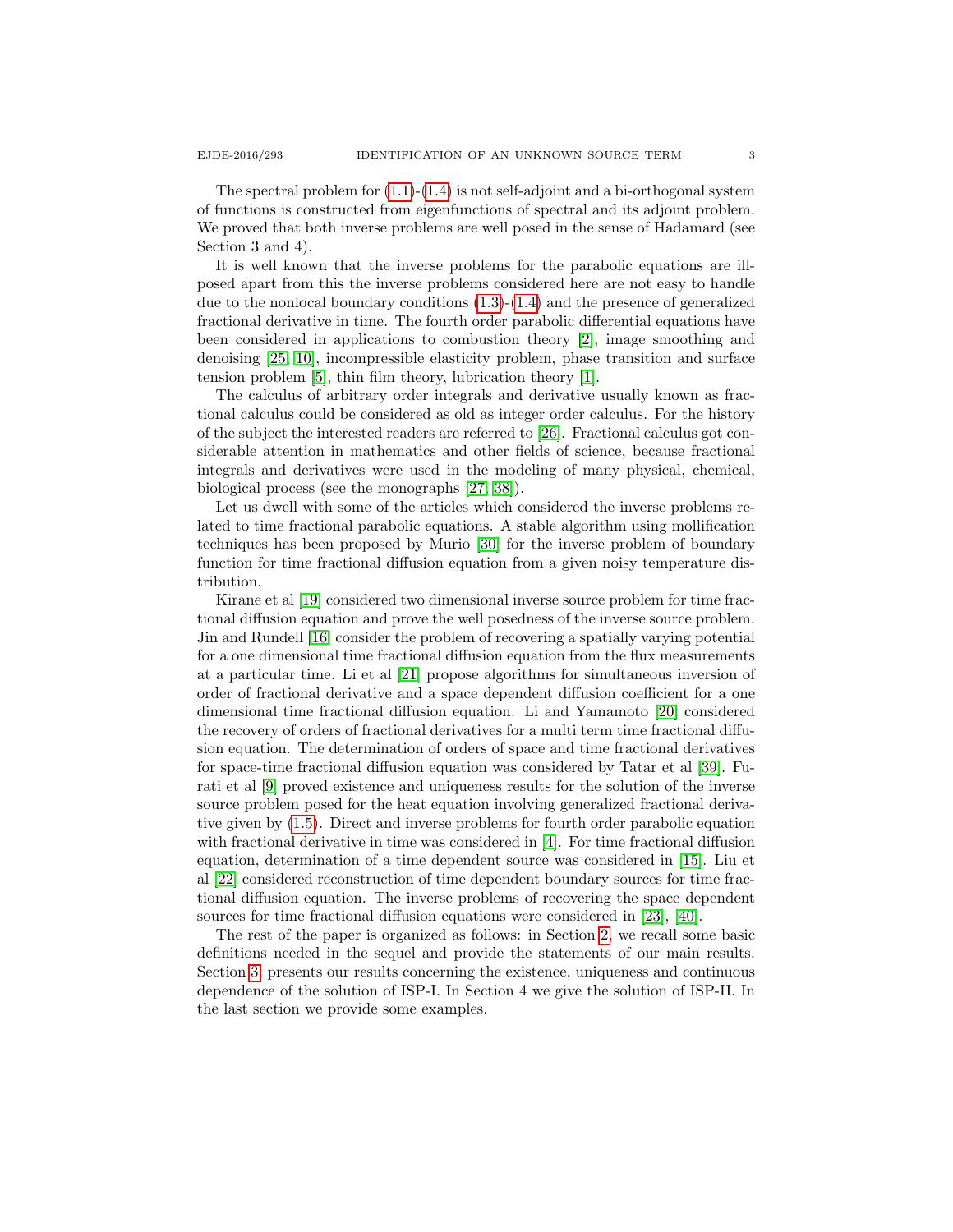#### 2. Preliminaries and statements of the main results

<span id="page-3-0"></span>In this section, we provide some basic definitions, notations from fractional calculus (for more details see [\[34\]](#page-19-15)) and statements of our main results.

The left sided Riemann-Liouville fractional derivative of order  $0 < \alpha < 1$  is defined by

<span id="page-3-1"></span>
$$
D_{0+}^{\alpha} f(t) := \frac{d}{dt} I_{0+}^{1-\alpha} f(t) = \frac{1}{\Gamma(1-\alpha)} \frac{d}{dt} \int_0^t \frac{f(\tau)}{(t-\tau)^{\alpha}} d\tau.
$$
 (2.1)

The Riemann-Liouville fractional derivative of a constant is not equal to zero.

For  $f \in AC[0,T]$  the left-hand sided Caputo fractional derivative of order  $0 <$  $\alpha$  < 1 is defined by

<span id="page-3-2"></span>
$$
{}^{C}D_{0+}^{\alpha}f(t) := I_{0+}^{1-\alpha}\frac{d}{dt}f(t) = \frac{1}{\Gamma(1-\alpha)}\int_{0}^{t}\frac{f'(\tau)}{(t-\tau)^{\alpha}}d\tau.
$$
 (2.2)

Notice that the generalized fractional derivative  $D_{0+}^{\alpha,\gamma}$  reduces to the Riemann-Liouville fractional derivative and Caputo fractional derivative for  $\gamma = \alpha$  and  $\gamma = 1$ , respectively,

$$
D_{0_+}^{\alpha,\alpha}w(t) := D_{0_+}^{\alpha}w(t), \quad D_{0_+}^{\alpha,1}w(t) := {}^C D_{0_+}^{\alpha}w(t),
$$

where  $D_{0_+}^{\alpha}w(t)$  and  ${}^CD_{0_+}^{\alpha}w(t)$  are the left sided Riemann-Liouville and Caputo fractional derivatives of order  $0 < \alpha < 1$  given by [\(2.1\)](#page-3-1) and [\(2.2\)](#page-3-2), respectively. The Laplace transform of the generalized fractional derivative [\(1.5\)](#page-0-3) is given by [\[12\]](#page-18-0),

<span id="page-3-4"></span>
$$
\mathcal{L}\{D_{0+}^{\alpha,\gamma}f(t)\} = s^{\alpha}\mathcal{L}\{f(t)\} - s^{\alpha-\gamma}I_{0+}^{1-\gamma}f(t)\Big|_{t=0}, \quad 0 < \alpha \le \gamma < 1.
$$
 (2.3)

Let H be a Hilbert space with the inner product  $\langle \cdot, \cdot \rangle$ . A set of functions  $\mathfrak{F}$  in H is called complete in the interval I if there exists no function f in  $H$ , essentially different from zero, which is orthogonal to all the functions of the set  $\mathfrak{F}$  in the interval I. Two sets  $S_1$  and  $S_2$  of functions of H form a bi-orthogonal system of functions if a one-to-one correspondence can be established between them such that the scalar product of two corresponding functions is equal to unity and the scalar product of two non-corresponding functions is equal to zero, i.e.,

$$
\langle f_i, g_j \rangle = \delta_{ij} = \begin{cases} 1 & i = j \\ 0 & i \neq j \end{cases}
$$

where  $f_i \in S_1$ ,  $g_i \in S_2$  and  $\delta_{ij}$  is the Kronecker symbol. The bi-orthogonal system is complete in  $H$  if the sets  $S_1$  and  $S_2$  forming bi-orthogonal system are complete in  $H$ .

The Mittag-Leffler function for any  $z \in \mathbb{C}$  with parameter  $\xi$  is given by

<span id="page-3-3"></span>
$$
E_{\xi}(z) = \sum_{k=0}^{+\infty} \frac{z^k}{\Gamma(\xi k + 1)} \quad \text{Re}\,\xi > 0. \tag{2.4}
$$

Notice that for  $\xi = 1$ , we have  $E_1(z) = e^z$ .

The Mittag-Leffler type function of two parameters  $E_{\xi,\beta}(z)$  which is a generalization of [\(2.4\)](#page-3-3) is defined by

$$
E_{\xi,\beta}(z) = \sum_{k=0}^{+\infty} \frac{z^k}{\Gamma(\xi k + \beta)}, \quad z, \beta \in \mathbb{C}; \quad \text{Re}\,\xi > 0. \tag{2.5}
$$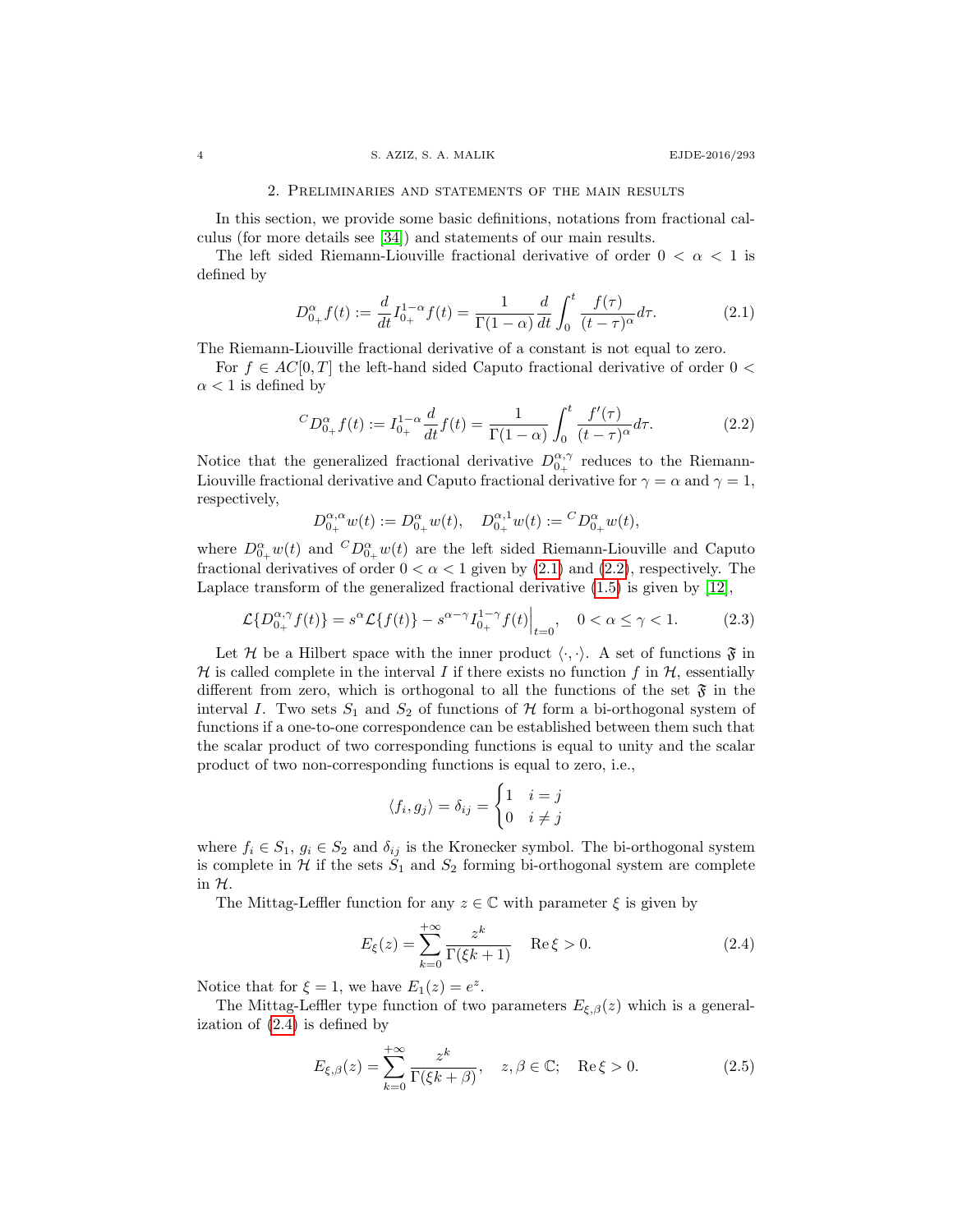The Mittag-Leffler type functions  $E_{\xi}(-\mu t^{\xi})$  and  $t^{\beta-1}E_{\xi,\beta}(-\mu t^{\xi})$  for  $\mu > 0, 0 <$  $\xi \leq \beta \leq 1$  are *completely monotone* functions, i.e.,

<span id="page-4-5"></span>
$$
(-1)^n [E_{\xi}(-\mu t^{\xi})]^{(n)} \ge 0, \quad (-1)^n [t^{\beta-1} E_{\xi,\beta}(-\mu t^{\xi})]^{(n)} \ge 0, \quad n \in \mathbb{N} \cup \{0\}. \tag{2.6}
$$

The function  $E_{\xi,\beta}$  is an entire function [\[33\]](#page-19-16) and thus is bounded in any finite interval, that is

$$
E_{\xi,\beta}(\mu t^{\xi}) \le M, \quad t \in [b,c], \ b \ge 0,
$$

for some positive constant  $M$  and furthermore, we have

<span id="page-4-4"></span>
$$
\int_0^t \tau^{\beta - 1} E_{\xi, \beta}(\mu \tau^{\xi}) d\tau < \infty, \quad \text{for } t \in [b, c], \tag{2.7}
$$

(see [\[33,](#page-19-16) page 9]). The Mittag-Leffler type function  $t^{\beta-1}E_{\xi,\beta}(z)$  whose fractional integral is

$$
I_{0_{+}}^{1-\gamma}[t^{\beta-1}E_{\xi,\beta}(\lambda t^{\xi})] = t^{\beta-\gamma}E_{\xi,\beta-\gamma+1}(\lambda t^{\xi}), \quad 0 \le \gamma \le 1, \ \xi, \ \beta > 0, \ \lambda \in \mathbb{R}, \tag{2.8}
$$

plays an important role in the forthcoming sections.

The Laplace transform of  $t^{\beta-1}E_{\xi,\beta}(\lambda t^{\xi})$  is

<span id="page-4-2"></span>
$$
\mathcal{L}\lbrace t^{\beta - 1} E_{\xi,\beta}(\lambda t^{\xi}) \rbrace = \frac{s^{\xi - \beta}}{(s^{\xi} - \lambda)}, \quad \text{Re}\, s > 0, \, |\lambda s^{-\xi}| < 1,\tag{2.9}
$$

where  $\xi, \beta, \lambda \in \mathbb{C}$ , Re $\xi > 0$  and Re $\beta > 0$ . Also from [\[31\]](#page-19-17), we have

<span id="page-4-3"></span>
$$
\lambda t^{\xi} |E_{\xi,\beta}(-\lambda t^{\xi})| \le \mathcal{M}, \quad 0 < \xi < 2, \ \beta \in \mathbb{C}, \ t \ge 0, \ \lambda \ge 0,\tag{2.10}
$$

for some constant  $\mathcal{M} > 0$ .

For ISP-I we have the following results:

<span id="page-4-0"></span>Theorem 2.1. Suppose following conditions hold:

- (1)  $\varphi(x) \in C^5[0,1]$  be such that  $\varphi(0) = 0$ ,  $\varphi'(0) = \varphi'(1)$ ,  $\varphi''(1) = 0 = \varphi^{iv}(0)$ and  $\varphi'''(0) = \varphi'''(1)$ .
- (2)  $\psi(x) \in C^5[0,1]$  be such that  $\psi(0) = 0$ ,  $\psi'(0) = \psi'(1)$ ,  $\psi''(1) = 0 = \psi^{iv}(0)$ and  $\psi'''(0) = \psi'''(1)$ .

Then, there exist a regular solution of the ISP-I.

<span id="page-4-6"></span>Theorem 2.2. A regular solution of the ISP-I (if it exists) is unique.

<span id="page-4-7"></span>Theorem 2.3. The solution of the ISP-I, under the assumptions of Theorem [2.1,](#page-4-0) depends continuously on the given data.

For second inverse problem (ISP-II), we have the following results:

<span id="page-4-1"></span>Theorem 2.4. Suppose the following conditions hold:

- (1)  $\varphi(x) \in C^4[0,1]$  be such that  $\varphi(0) = 0$ ,  $\varphi'(0) = \varphi'(1)$ ,  $\varphi''(1) = 0$  and  $\varphi'''(0) = \varphi'''(1).$
- (2)  $f(\cdot, t) \in C^4[0,1]$  be such that  $f(0, t) = 0$ ,  $f_x(0,t) = f_x(1,t)$ ,  $f_{xx}(1,t) = 0$ and  $f_{xxx}(0,t) = f_{xxx}(1,t)$ . Furthermore  $\int_0^1 x f(x,t) dx \neq 0$  and

$$
0 < \frac{1}{M^*} \le | \int_0^1 x f(x, t) \, dx |, \quad \text{where } M^* > 0.
$$

<span id="page-4-8"></span>(3)  $g(t) \in AC[0,T]$  and  $g(t)$  satisfies the consistency condition  $\int_0^1 x \varphi(x) dx =$  $I_{0_{+}}^{1-\gamma}g(t)|_{t=0}$ . Then, the ISP-II has a regular solution, furthermore the regular solution of the ISP-II is unique.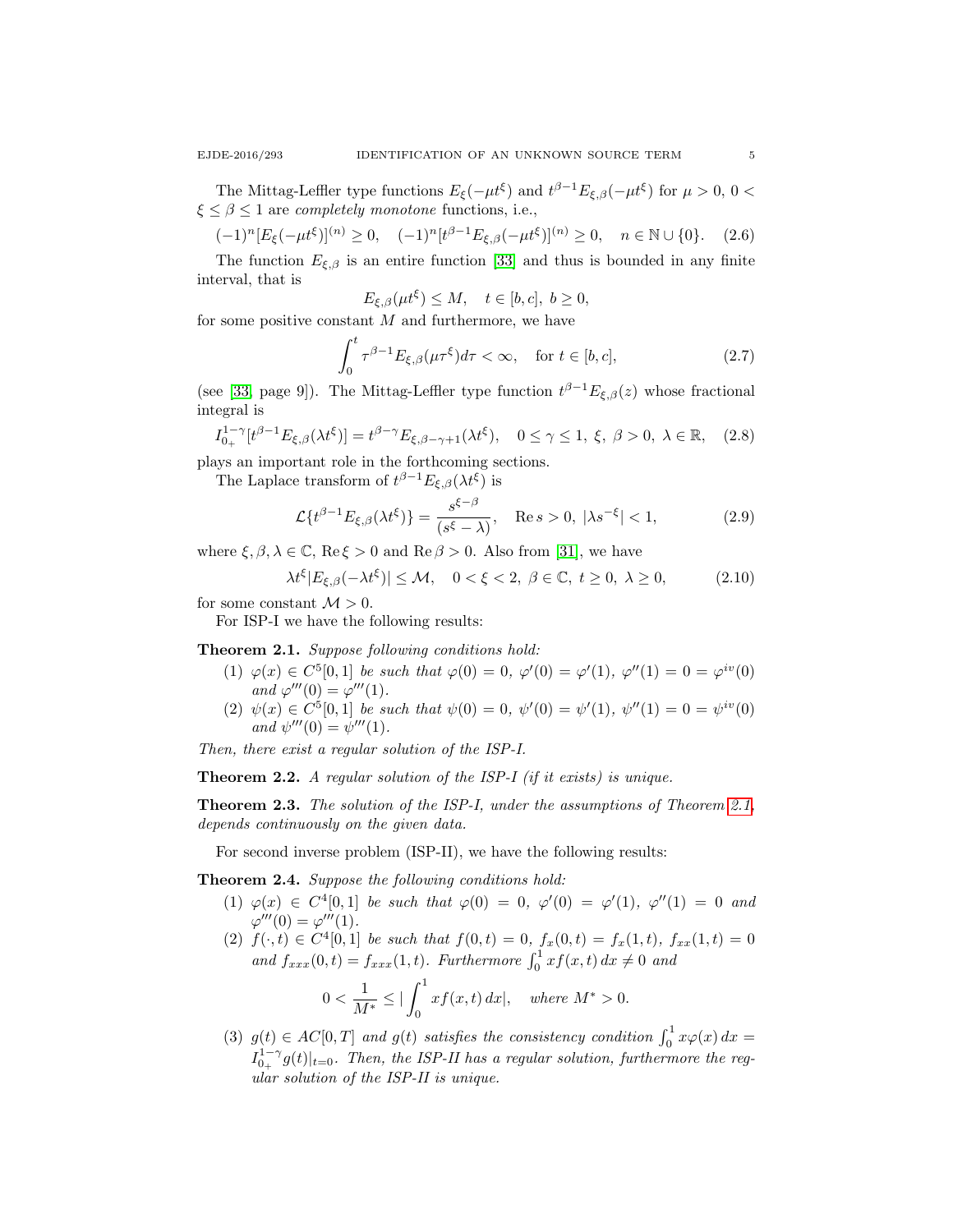Theorem 2.5. A regular solution of the ISP-II (under the assumptions of Theorem [2.4\)](#page-4-1) is unique.

<span id="page-5-5"></span>Theorem 2.6. The solution of the ISP-II, under the assumptions of Theorem [2.4,](#page-4-1) depends continuously on the given data.

## 3. Inverse Source Problem I

<span id="page-5-0"></span>In this section, we present proofs of our main results. Before we proceed further let us construct a bi-orthogonal system of functions consisting of eigenfunctions of the spectral problem  $(1.1)$ – $(1.4)$  and its adjoint problem.

3.1. Construction of two Riesz basis for the space  $L^2(0,1)$ . The spectral problem for the initial boundary value problem  $(1.1)$ – $(1.4)$  given by

<span id="page-5-2"></span><span id="page-5-1"></span>
$$
X^{iv}(x) = \lambda X(x), \qquad x \in (0,1), \tag{3.1}
$$

$$
X(0) = X''(1) = 0, \quad X'(0) = X'(1), \quad X'''(0) = X'''(1). \tag{3.2}
$$

is non-self-adjoint and the adjoint problem of the spectral problem  $(3.1)$ – $(3.2)$  is

<span id="page-5-4"></span><span id="page-5-3"></span>
$$
Y^{iv}(x) = \lambda Y(x), \qquad x \in (0, 1), \tag{3.3}
$$

$$
Y(0) = Y(1), \quad Y''(0) = Y''(1), \quad Y'(0) = Y'''(1) = 0.
$$
 (3.4)

The set of eigenfunctions for the boundary value problem  $(3.1)$ – $(3.2)$ , corresponding to eigenvalues  $\lambda_0 = 0$  and  $\lambda_n = (2\pi n)^4$ , is

$$
\{X_0(x) = 2x, X_{2n-1}(x) = 2\sin 2\pi nx, X_{2n}(x) = \frac{e^{2\pi nx} - e^{2\pi n(1-x)}}{e^{2\pi n} - 1} + \cos 2\pi nx\}
$$

for  $n \in \mathbb{N}$  and is a complete set of functions in  $L^2(0,1)$ . Furthermore, this set forms a Riesz basis for the space  $L^2(0,1)$  (see [\[3,](#page-18-3) Lemma 2, and Proposition 1]). The set of eigenfunctions is not orthogonal as

$$
\int_0^1 X_0(x) X_{2n-1} dx \neq 0.
$$

For the adjoint problem  $(3.3)$ – $(3.4)$ , the eigenfunctions corresponding to eigenvalues  $\lambda_0 = 0$  and  $\lambda_n = (2\pi n)^4$  are given by

$$
\{Y_0(x) = 1, Y_{2n-1}(x) = \frac{e^{2\pi nx} + e^{2\pi n(1-x)}}{e^{2\pi n} - 1} + \sin 2\pi nx, Y_{2n}(x) = 2\cos 2\pi nx\}.
$$

The set of functions form a bi-orthogonal system of functions under the following one-to-one correspondence

$$
\{\underbrace{X_0(x)}_{\downarrow}, \underbrace{X_{2n-1}(x)}_{\downarrow}, \underbrace{X_{2n}(x)}_{\downarrow},
$$
  

$$
\{Y_0(x), \quad Y_{2n-1}(x), \quad Y_{2n}(x)\},
$$

i.e.,  $\langle X_i, Y_j \rangle = \delta_{ij}$  for  $i, j = 0, 2n - 1, 2n$ , for  $n \in \mathbb{N}$ , where

$$
\langle g_1, g_2 \rangle := \int_0^1 g_1(x) g_2(x) \, dx.
$$

We are in a position to present the proof of the Theorem [2.1.](#page-4-0)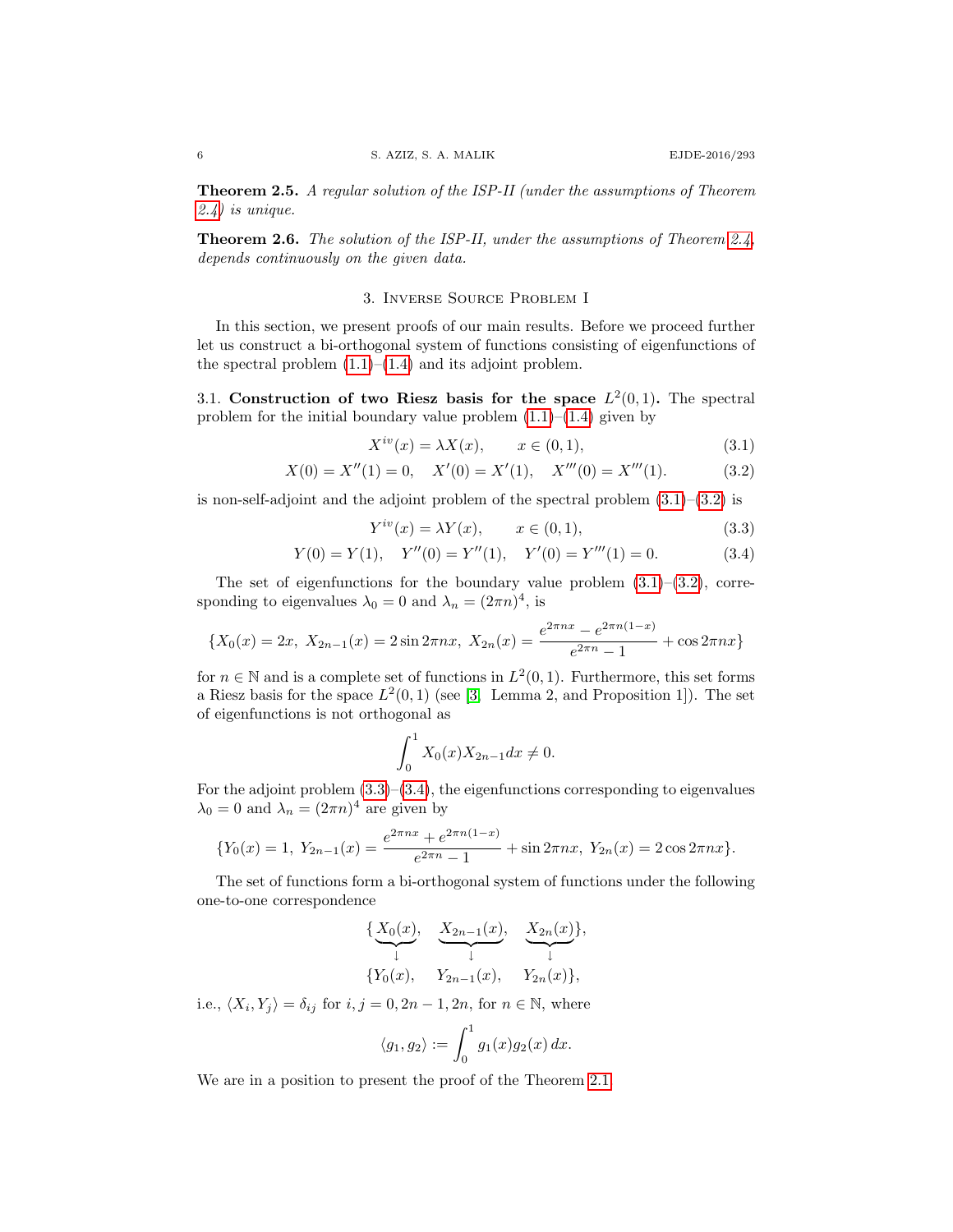$$
u(x,t) = u_0(t)X_0(x) + \sum_{n=1}^{\infty} u_{2n-1}(t)X_{2n-1}(x) + \sum_{n=1}^{\infty} u_{2n}(t)X_{2n}(x),
$$
 (3.5)

<span id="page-6-6"></span><span id="page-6-0"></span>
$$
f(x) = f_0 X_0(x) + \sum_{n=1}^{\infty} f_{2n-1} X_{2n-1}(x) + \sum_{n=1}^{\infty} f_{2n} X_{2n}(x),
$$
 (3.6)

where  $u_0(t)$ ,  $u_{2n-1}(t)$ ,  $u_{2n}(t)$ ,  $f_0$ ,  $f_{2n-1}$ , and  $f_{2n}$  for  $n \in \mathbb{N}$ , are unknowns to be determined.

From the expansion of  $u(x, t)$  given by [\(3.5\)](#page-6-0) and using properties of the biorthogonal system of functions, we have

$$
u_0(t) = \langle u(x,t), Y_0(x) \rangle, \quad u_{2n-1}(t) = \langle u(x,t), Y_{2n-1}(x) \rangle,
$$
  

$$
u_{2n}(t) = \langle u(x,t), Y_{2n}(x) \rangle.
$$

Consider

$$
u_{2n-1}(t) = \langle u(x,t), Y_{2n-1}(x) \rangle := \int_0^1 u(x,t) Y_{2n-1} dx.
$$

Taking the fractional derivative under the integral and using [\(1.1\)](#page-0-0) with  $F(x, t) =$  $f(x)$ , we have

$$
D_{0_{+}}^{\alpha,\gamma}u_{2n-1}(t) = -\int_{0}^{1} u_{xxxx}Y_{2n-1}(x) dx + \int_{0}^{1} f(x)Y_{2n-1}(x) dx.
$$

Integrating by parts and using the boundary conditions  $(1.3)$ – $(1.4)$ , we obtain

<span id="page-6-1"></span>
$$
D_{0_{+}}^{\alpha,\gamma}u_{2n-1}(t) + \lambda_{n}u_{2n-1}(t) = f_{2n-1}.
$$
\n(3.7)

Similarly, we have the linear fractional differential equations

<span id="page-6-3"></span><span id="page-6-2"></span>
$$
D_{0_{+}}^{\alpha,\gamma}u_{0}(t) = f_{0}, \qquad (3.8)
$$

$$
D_{0_{+}}^{\alpha,\gamma}u_{2n}(t) + \lambda_{n}u_{2n}(t) = f_{2n}.
$$
\n(3.9)

Taking Laplace transform of [\(3.7\)](#page-6-1) and using formula [\(2.3\)](#page-3-4), we obtain

$$
\mathcal{L}{u_{2n-1}(t)} = I_{0+}^{1-\gamma} u_{2n-1}(t) r|_{t=0} \left(\frac{s^{\alpha-\gamma}}{s^{\alpha}+\lambda_n}\right) + \frac{f_{2n-1}}{s(s^{\alpha}+\lambda_n)}.
$$

The solution of [\(3.7\)](#page-6-1) is obtained by applying inverse Laplace transform, formula [\(2.9\)](#page-4-2) and  $\mathcal{L}^{-1}(\mathcal{L}\{f_1(t)\}\mathcal{L}\{f_2(t)\}) = (f_1 * f_2)(t),$ 

<span id="page-6-4"></span>
$$
u_{2n-1}(t) = I_{0_{+}}^{1-\gamma} u_{2n-1}(t) \Big|_{t=0} t^{\gamma-1} E_{\alpha,\gamma}(-\lambda_n t^{\alpha}) + f_{2n-1} \int_0^t \tau^{\alpha-1} E_{\alpha,\alpha}(-\lambda_n \tau^{\alpha}) d\tau.
$$
 (3.10)

Similarly, the solutions of [\(3.8\)](#page-6-2) and [\(3.9\)](#page-6-3) are given by

<span id="page-6-5"></span>
$$
u_0(t) = I_{0+}^{1-\gamma} u_0(t) \Big|_{t=0} \frac{t^{\gamma-1}}{\Gamma(\gamma)} + f_0 \frac{t^{\alpha}}{\Gamma(\alpha+1)},
$$
\n(3.11)

$$
u_{2n}(t) = I_{0+}^{1-\gamma} u_{2n}(t) \Big|_{t=0} t^{\gamma-1} E_{\alpha,\gamma}(-\lambda_n t^{\alpha}) + f_{2n} \int_0^t \tau^{\alpha-1} E_{\alpha,\alpha}(-\lambda_n \tau^{\alpha}) d\tau, \quad (3.12)
$$

respectively. By the initial condition [\(1.2\)](#page-0-4), we have

$$
I_{0+}^{1-\gamma}u_0(t)r|_{t=0} = \varphi_0, \quad I_{0+}^{1-\gamma}u_{2n-1}(t)r|_{t=0} = \varphi_{2n-1}, \quad I_{0+}^{1-\gamma}u_{2n}(t)r|_{t=0} = \varphi_{2n},
$$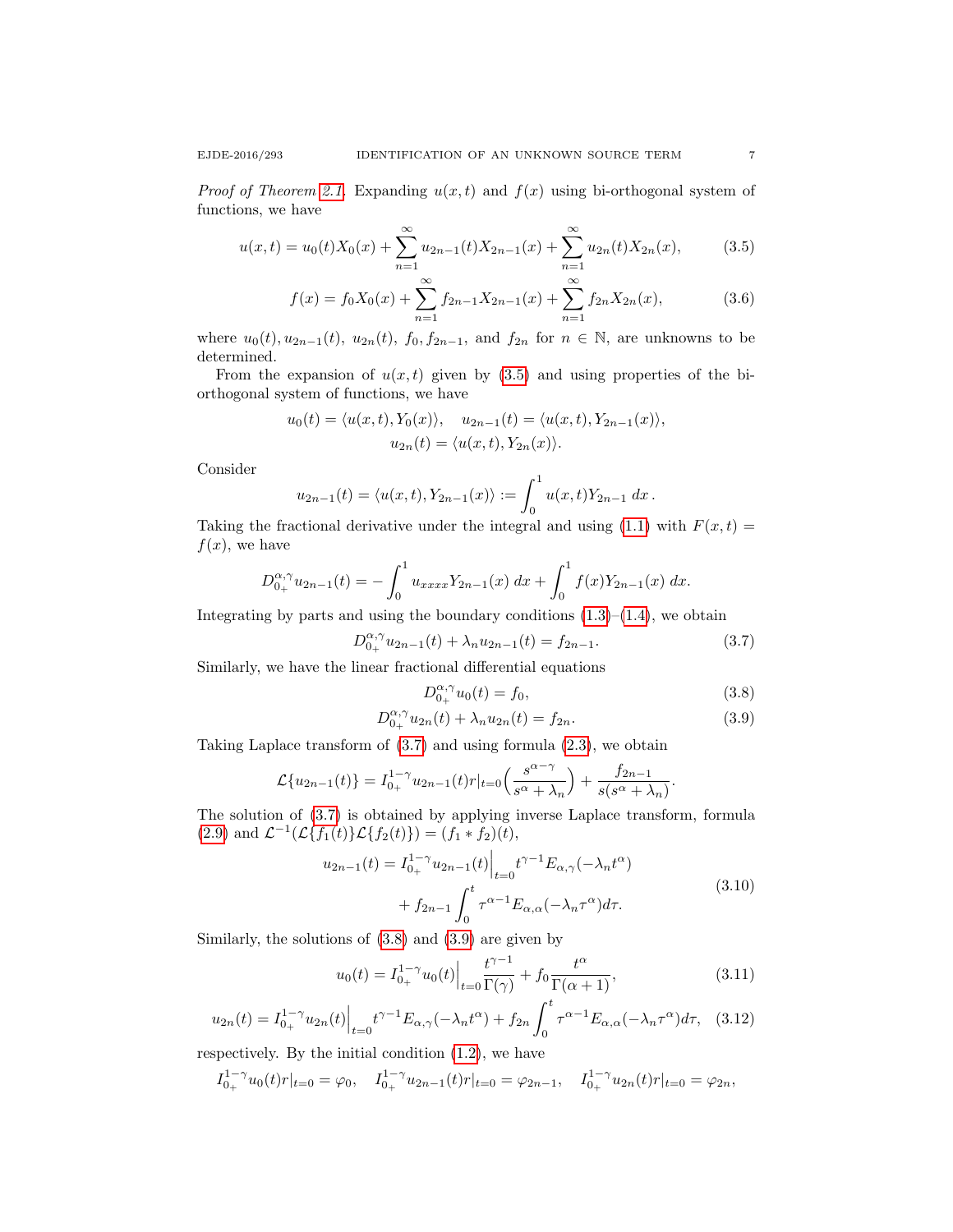where  $\varphi_0, \varphi_{2n-1}$  and  $\varphi_{2n}$  are the coefficients of series expansion of  $\varphi(x)$  when expanded using the bi-orthogonal system and are given by

<span id="page-7-2"></span>
$$
\varphi_0 = \int_0^1 \varphi(x) Y_0(x) dx, \quad \varphi_{2n-1} = \int_0^1 \varphi(x) Y_{2n-1}(x) dx,
$$
  

$$
\varphi_{2n} = \int_0^1 \varphi(x) Y_{2n}(x) dx.
$$
 (3.13)

Alike, using the condition  $u(x,T) = \psi(x)$ , we have

<span id="page-7-0"></span>
$$
u_0(T) = \psi_0, \quad u_{2n-1}(T) = \psi_{2n-1}, \quad u_{2n}(T) = \psi_{2n}, \tag{3.14}
$$

where  $\psi_0, \psi_{2n-1}$  and  $\psi_{2n}$  are the coefficients of series expansion of the function  $\psi(x)$ in terms of the bi-orthogonal system of functions.

Before we proceed further let us fix some notation

$$
\mathcal{E}_n^{(1)}(t) := t^{\gamma - 1} E_{\alpha, \gamma}(-\lambda_n t^{\alpha}), \quad \mathcal{E}_n^{(2)}(t) := \int_0^t \tau^{\alpha - 1} E_{\alpha, \alpha}(-\lambda_n \tau^{\alpha}) d\tau.
$$

By using these notation and taking  $(3.10)$ – $(3.12)$  into account we can write

$$
u_0(t) = \varphi_0 \frac{t^{\gamma - 1}}{\Gamma(\gamma)} + f_0 \frac{t^{\alpha}}{\Gamma(\alpha + 1)},
$$
  
\n
$$
u_{2n-1}(t) = \varphi_{2n-1} \mathcal{E}_n^{(1)}(t) + f_{2n-1} \mathcal{E}_n^{(2)}(t),
$$
  
\n
$$
u_{2n}(t) = \varphi_{2n} \mathcal{E}_n^{(1)}(t) + f_{2n} \operatorname{mathcal{E}_n^{(2)}(t)}.
$$

Due to  $(3.14)$ – $(3.1)$  the unknowns  $f_0, f_{2n-1}, f_{2n}$  are determined as

$$
f_0 = \left(\psi_0 - \frac{\varphi_0 T^{\gamma - 1}}{\Gamma(\gamma)}\right) \frac{\Gamma(1 + \alpha)}{T^{\alpha}},\tag{3.15}
$$

$$
f_{2n-1} = \frac{\psi_{2n-1} - \varphi_{2n-1} \mathcal{E}_n^{(1)}(T)}{\mathcal{E}_n^{(2)}(T)},
$$
\n(3.16)

<span id="page-7-4"></span><span id="page-7-1"></span>
$$
f_{2n} = \frac{\psi_{2n} - \varphi_{2n} \mathcal{E}_n^{(1)}(T)}{\mathcal{E}_n^{(2)}(T)}.
$$
\n(3.17)

The solution of the ISP-I is given by the series [\(3.5\)](#page-6-0) and [\(3.6\)](#page-6-6), where  $u_0(t)$ ,  $u_{2n-1}(t)$ ,  $u_{2n}(t)$ ,  $f_0, f_{2n-1}$  and  $f_{2n}$  given by  $(3.1)–(3.17)$  $(3.1)–(3.17)$ , respectively.

Before proceeding further, we recall [\[18,](#page-18-19) Lemma 5 on page 89].

<span id="page-7-3"></span>**Lemma 3.1.** Let  $f \in L^2(0,1)$  and

$$
a_n = \int_0^1 f(x)e^{\mu n(x-1)}dx, \quad b_n = \int_0^1 f(x)e^{-\mu nx}dx,
$$

where  $\mu$  is any complex number such that  $\text{Re}\,\mu > 0$ . Then the series

$$
\sum_{n=1}^{\infty} |a_n|^2, \quad \sum_{n=1}^{\infty} |b_n|^2
$$

are convergent.

Existence of the solution of the ISP-I: To show that the solution of the inverse problem represented by the series [\(3.5\)](#page-6-0) and [\(3.6\)](#page-6-6) is a regular solution we need to show that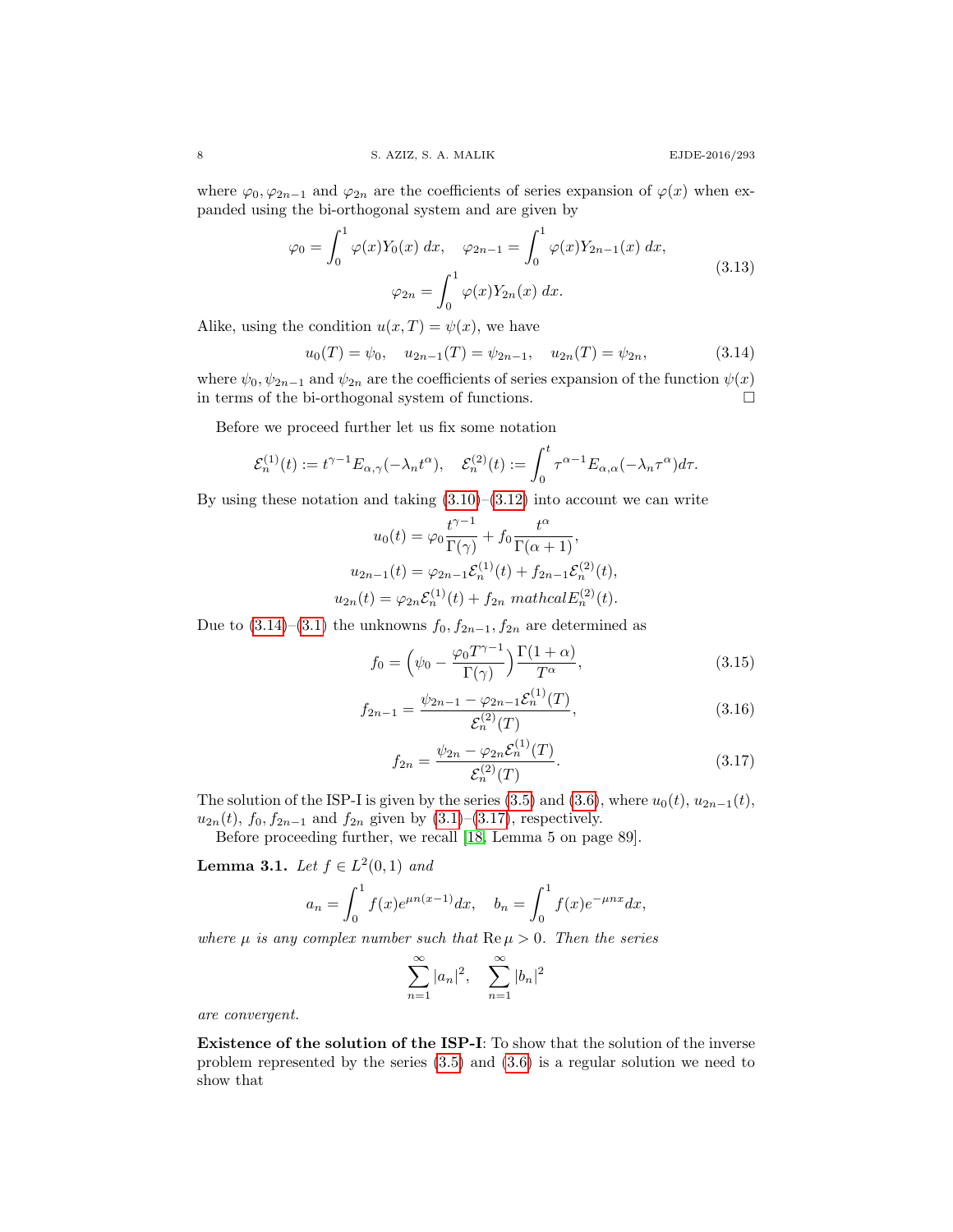- The series corresponding to  $u(x, t)$ ,  $u_x(x, t)$ ,  $u_{xx}(x, t)$ ,  $u_{xxx}(x, t)$ ,  $u_{xxxx}(x, t)$ , and  $D_{0+}^{\alpha,\gamma}u(x,t)$  represent continuous functions.
- The series corresponding to  $f(x)$  is continuous on [0, 1].

Let

<span id="page-8-0"></span>
$$
u(x,t) = \mathcal{W}_0 + \sum_{n=1}^{\infty} \mathcal{W}_{2n-1} + \sum_{n=1}^{\infty} \mathcal{W}_{2n},
$$
\n(3.18)

where  $W_0 = u_0(t)X_0(x)$ ,  $W_{2n-1} = u_{2n-1}(t)X_{2n-1}(x)$ ,  $W_{2n} = u_{2n}(t)X_{2n}(x)$ , and  $u_0(t), u_{2n-1}(t)$  and  $u_{2n}(t)$  are given by  $(3.1)$ – $(3.1)$ .

We shall show that all the series involved in  $(3.18)$  represents a continuous function on  $\Omega_{\epsilon} := [0,1] \times [\epsilon, T]$  for  $\epsilon > 0$ . By using [\(2.10\)](#page-4-3) the bound for  $\mathcal{E}_n^{(1)}(t)$  is obtained as

<span id="page-8-2"></span>
$$
\mathcal{E}_n^{(1)}(t) \le \frac{C_1}{t^{1+\alpha-\gamma}\lambda_n}, \quad t \in [\epsilon, T],
$$
\n(3.19)

and using  $(2.7)$ , we can have

$$
\mathcal{E}_n^{(2)}(t) \le C_2, \quad t \in [\epsilon, T],
$$

where  $C_1$  and  $C_2$  are constants. For some fixed time (say) T, using above estimates together with  $(2.6)$ – $(2.7)$ , we can choose  $\mathcal{M}_1$ , and  $\mathcal{M}_2$ , independent of n, such that

$$
|\mathcal{E}_n^{(1)}(T)| \le \mathcal{M}_1, \quad |\mathcal{E}_n^{(2)}(T)|^{-1} \le \mathcal{M}_2, \quad n \in \mathbb{N}.
$$

From [\(3.13\)](#page-7-2) and integration by parts, we have

$$
|\varphi_{2n-1}| = \frac{1}{\lambda_n} \langle \varphi^{iv}(x), Y_{2n-1}(x) \rangle, \quad |\varphi_{2n}| = \frac{\sqrt{2}}{(2\pi n)} \langle \varphi'(x), \sqrt{2} \sin 2\pi nx \rangle,
$$

using elementary inequality  $ab \leq 1/2(a^2 + b^2)$  for all  $a, b \in \mathbb{R}$ , we obtain

$$
|\varphi_{2n-1}|\leq \frac{1}{2}(\frac{1}{\lambda_n^2}+\mathcal{I}_n^2),\quad |\varphi_{2n}|\leq \frac{1}{\sqrt{2}}\{\frac{1}{(2\pi n)^2}+(\langle\varphi'(x),\sqrt{2}\sin 2\pi n x\rangle)^2\},
$$

where  $\mathcal{I}_n = \langle \varphi^{iv}(x), Y_{2n-1}(x) \rangle$ . By Lemma [3.1](#page-7-3) we conclude that the series  $\sum_{n=1}^{\infty} \mathcal{I}_n^2$ converges absolutely. The sequence  $\{\sqrt{2} \sin 2\pi nx\}_{n=1}^{\infty}$  is an orthonormal sequence in  $L^2(0,1)$ , hence by Bessel's inequality, we have

$$
\sum_{n=1}^{\infty} |\varphi_{2n}| \le \frac{1}{\sqrt{2}} \{ \sum_{n=1}^{\infty} \frac{1}{(2\pi n)^2} + ||\varphi'(x)||^2_{L^2(0,1)} \}.
$$

Also, we have

$$
|\varphi_0| = \langle \varphi(x), Y_0(x) \rangle \le 2 ||\varphi(x)||_{L^2(0,1)}.
$$

Similarly, the estimates for  $\psi_0, \psi_{2n-1}$  and  $\psi_{2n}$  are obtained as

$$
|\psi_0| \le 2 \|\psi(x)\|_{L^2(0,1)}, \quad \sum_{n=1}^{\infty} |\psi_{2n-1}| \le \frac{1}{2} \Big(\frac{1}{\lambda_n^2} + \mathcal{J}_n^2\Big),
$$

$$
\sum_{n=1}^{\infty} |\psi_{2n}| \le \frac{1}{\sqrt{2}} \Big\{ \sum_{n=1}^{\infty} \frac{1}{(2\pi n)^2} + \|\psi'(x)\|_{L^2(0,1)}^2 \Big\},
$$

where  $\mathcal{J}_n = \langle \psi^{iv}(x), Y_{2n-1}(x) \rangle$ . Consequently, from [\(3.15\)](#page-7-4)–[\(3.17\)](#page-7-1), we obtained the following estimates

<span id="page-8-1"></span>
$$
T^{1+\alpha-\gamma}|f_0| \le 2C_3 \left( \|\psi(x)\|_{L^2(0,1)} + \|\varphi(x)\|_{L^2(0,1)} \right),\tag{3.20}
$$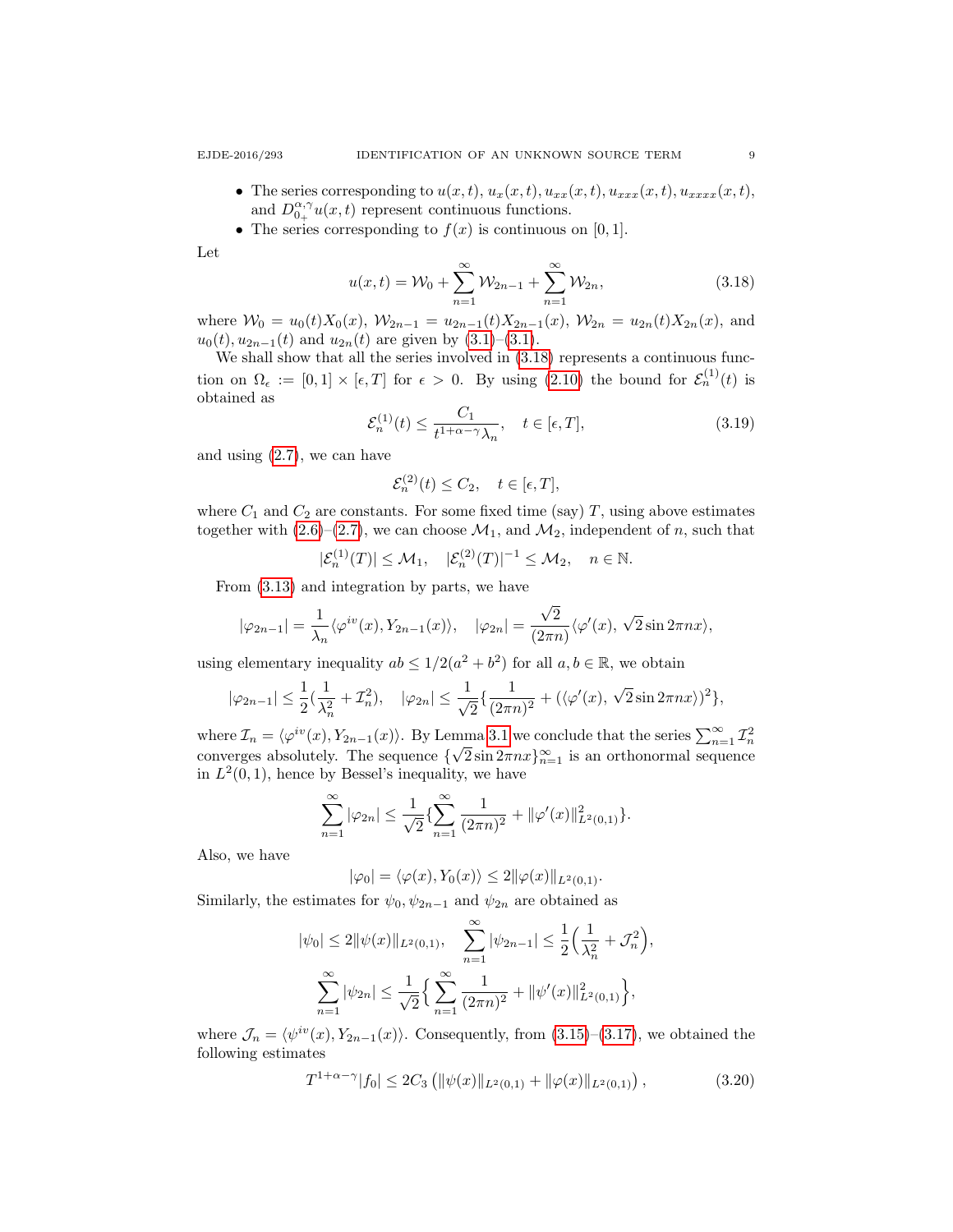<span id="page-9-0"></span>

$$
\sum_{n=1}^{\infty} |f_{2n-1}| \le \frac{\mathcal{M}_2}{2} \Big\{ \frac{1}{\lambda_n^2} + \mathcal{J}_n^2 + \mathcal{M}_1 \Big( \frac{1}{\lambda_n^2} + \mathcal{I}_n^2 \Big) \Big\},\tag{3.21}
$$

$$
\sum_{n=1}^{\infty} |f_{2n}| \leq \frac{\mathcal{M}_2}{\sqrt{2}} \Big\{ \sum_{n=1}^{\infty} \frac{1}{(2\pi n)^2} + ||\psi'(x)||^2_{L^2(0,1)} + \mathcal{M}_1 \Big( \sum_{n=1}^{\infty} \frac{1}{(2\pi n)^2} + ||\varphi'(x)||^2_{L^2(0,1)} \Big) \Big\},
$$
\n(3.22)

where

$$
C_3 = \max\left\{\frac{\Gamma(1+\alpha)}{\Gamma(\gamma)}, t^{1-\gamma}\Gamma(1+\alpha), \frac{t^{\alpha}}{\Gamma(\gamma)}, \frac{t^{1+2\alpha-\gamma}}{\Gamma(1+\alpha)}\right\},\,
$$

for all  $t \in [\epsilon, T]$ . From estimates [\(3.20\)](#page-8-1)–[\(3.22\)](#page-9-0) the series expansion of  $f(x)$  given by [\(3.6\)](#page-6-6) represents a continuous function on  $\Omega_{\epsilon}$ .

Using  $(3.20)$ – $(3.22)$  and  $|X_n(x)| \leq 2$  for  $n \in \mathbb{N} \cup \{0\}$ , we have the following estimates for the series involved in [\(3.18\)](#page-8-0),

$$
t^{1+\alpha-\gamma}|\mathcal{W}_0| \le 4C_3 \{ \|\varphi(x)\|_{L^2(0,1)} + C_3(\|\psi(x)\|_{L^2(0,1)} + \|\varphi(x)\|_{L^2(0,1)}) \},
$$
  
\n
$$
t^{1+\alpha-\gamma} \sum_{n=1}^{\infty} |\mathcal{W}_{2n-1}| \le 2 \Big[ \frac{C_1 C_4}{\lambda_n} + \frac{t^{1+\alpha-\gamma} C_2 \mathcal{M}_2}{2} \Big\{ \frac{1}{\lambda_n^2} + \mathcal{J}_n^2 + \mathcal{M}_1 \Big( \frac{1}{\lambda_n^2} + \mathcal{I}_n^2 \Big) \Big\} \Big],
$$
  
\n
$$
t^{1+\alpha-\gamma} \sum_{n=1}^{\infty} |\mathcal{W}_{2n}| \le 2 \Big[ \frac{C_1 C_5}{\lambda_n} + \frac{t^{1+\alpha-\gamma} C_2 \mathcal{M}_2}{\sqrt{2}} \Big\{ \sum_{n=1}^{\infty} \frac{1}{(2\pi n)^2} + \|\psi'(x)\|_{L^2(0,1)}^2 + \mathcal{M}_1 (\sum_{n=1}^{\infty} \frac{1}{(2\pi n)^2} + \|\varphi'(x)\|_{L^2(0,1)}^2) \Big\} \Big],
$$

where  $C_4$  and  $C_5$  are positive constants such that

<span id="page-9-1"></span>
$$
\sum_{n=1}^{\infty} |\varphi_{2n-1}| \le C_4, \text{ and } \sum_{n=1}^{\infty} |\varphi_{2n}| \le C_5.
$$

Thus all the series in [\(3.18\)](#page-8-0) are bounded above by uniformly convergent numerical series. Consequently, by Weierstrass M-test the series expansion of  $u(x, t)$  given by [\(3.18\)](#page-8-0) is uniformly convergent in  $\Omega_{\epsilon}$ .

Notice that

$$
X_0^{iv}(x) = 0
$$
,  $X_{2n-1}^{iv}(x) = \lambda_n X_{2n-1}(x)$ ,  $X_{2n}^{iv}(x) = \lambda_n X_{2n}(x)$ .

Let us show that the series representation of  $u_{xxxx}(x, t)$  obtained from [\(3.18\)](#page-8-0) is uniformly convergent series.

Integration by parts leads us to the following estimates

$$
|\varphi_{2n-1}| = \frac{1}{(2\pi n)^5} \langle \varphi^v(x), \quad \frac{e^{2\pi nx} - e^{2\pi n(1-x)}}{e^{2\pi n} - 1} - \cos 2\pi nx \rangle = \frac{\mathcal{I}_n^*}{(2\pi n)^5}, \qquad (3.23)
$$

$$
|\varphi_{2n}| = \frac{1}{(2\pi n)^5} \langle \varphi^v(x), 2\sin(2\pi nx) \rangle \le \frac{\sqrt{2}}{(2\pi n)^5} ||\varphi^v(x)||_{L^2(0,1)},
$$
(3.24)

$$
|\psi_{2n-1}| = \frac{1}{(2\pi n)^5} \langle \psi^v(x), \frac{e^{2\pi nx} - e^{2\pi n(1-x)}}{e^{2\pi n} - 1} - \cos 2\pi nx \rangle = \frac{\mathcal{J}_n^*}{(2\pi n)^5},\qquad(3.25)
$$

<span id="page-9-2"></span>
$$
|\psi_{2n}| = \frac{1}{(2\pi n)^5} \langle \psi^v(x), 2\sin(2\pi nx) \rangle \le \frac{\sqrt{2}}{(2\pi n)^5} ||\psi^v(x)||_{L^2(0,1)},
$$
(3.26)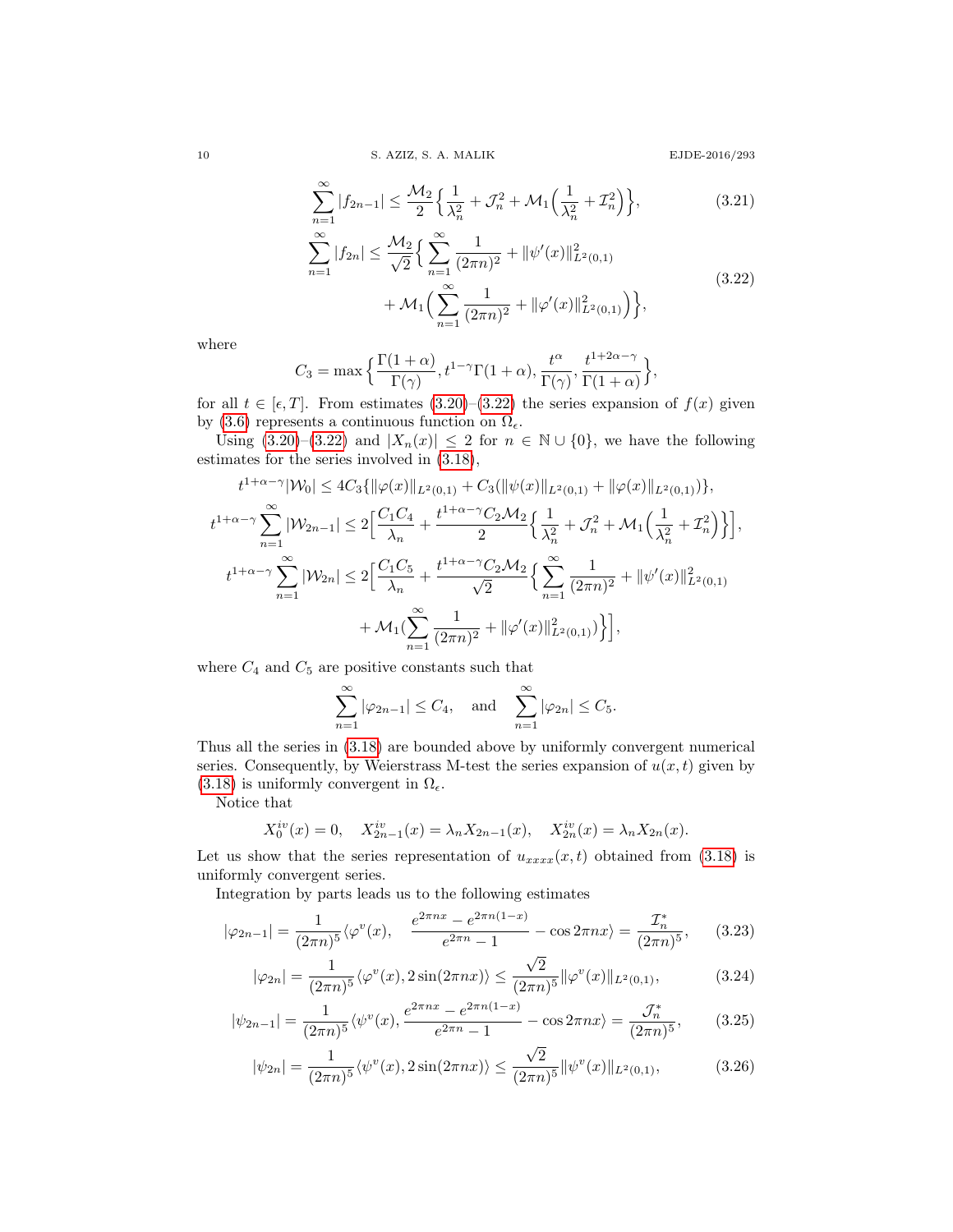where  $\mathcal{I}_n^* = \langle \varphi^v(x), (e^{2\pi nx} - e^{2\pi n(1-x)})/(e^{2\pi n} - 1) - \cos 2\pi nx \rangle$  and  $\mathcal{J}_n^* = \langle \psi^v(x), (e^{2\pi nx} - e^{2\pi n(1-x)})/(e^{2\pi n} - 1) - \cos 2\pi nx \rangle.$ 

Using  $(3.23)$ – $(3.26)$  in  $(3.15)$ – $(3.17)$  the estimates for  $f_{2n-1}$  and  $f_{2n}$ , are

$$
|f_{2n-1}| \le \mathcal{M}_2\{\frac{1}{(2\pi n)^5} \mathcal{J}_n^* + \frac{\mathcal{M}_1}{\lambda_n} \mathcal{I}_n^*\},\tag{3.27}
$$

$$
|f_{2n}| \leq \mathcal{M}_2\left\{\frac{2}{(2\pi n)^5} \|\psi^v(x)\|_{L^2(0,1)} + \frac{2\mathcal{M}_1}{(2\pi n)^5} \|\varphi^v(x)\|_{L^2(0,1)}\right\}.
$$
 (3.28)

From  $(3.23)$ – $(3.28)$  we have

$$
t^{1+\alpha-\gamma} \sum_{n=1}^{\infty} |\frac{\partial^4 \mathcal{W}_{2n-1}}{\partial x^4}| \leq \sum_{n=1}^{\infty} 2\lambda_n \Big\{ \frac{C_1 \mathcal{I}_n^*}{\lambda_n (2\pi n)^5} + t^{1+\alpha-\gamma} \mathcal{M}_2 C_2 \left( \frac{\mathcal{J}_n^*}{(2\pi n)^5} + \frac{\mathcal{M}_1 \mathcal{I}_n^*}{(2\pi n)^5} \right) \Big\},\tag{3.29}
$$

$$
t^{1+\alpha-\gamma} \sum_{n=1}^{\infty} |\frac{\partial^4 \mathcal{W}_{2n}}{\partial x^4}| \leq \sum_{n=1}^{\infty} 2\lambda_n \Big\{ \frac{C_1 \|\varphi^v(x)\|_{L^2(0,1)}}{\lambda_n (2\pi n)^5} + t^{1+\alpha-\gamma} \mathcal{M}_2 C_2 \times \Big(\frac{\|\varphi^v(x)\|_{L^2(0,1)}}{(2\pi n)^5} + \frac{\mathcal{M}_1 \|\psi^v(x)\|_{L^2(0,1)}}{(2\pi n)^5} \Big) \Big\}.
$$
\n(3.30)

By using the inequality  $2ab \leq (a^2+b^2)$  and Lemma [3.1](#page-7-3) the series involved in  $(3.29)$ [\(3.30\)](#page-10-2) are uniformly convergent. Moreover by the assumptions on  $\varphi(x)$  and  $\psi(x)$ it can be concluded that the series expansion of  $u_{xxxx}(x, t)$  is bounded above by convergent series and represents a continuous function.

Next we show that the series corresponding to fractional derivative  $D_{0+}^{\alpha,\gamma}u(x,t)$ is uniformly convergent, i.e.,

$$
D_{0_{+}}^{\alpha,\gamma} \sum_{n=1}^{\infty} \mathcal{W}_{2n-1}(t), \quad D_{0_{+}}^{\alpha,\gamma} \sum_{n=1}^{\infty} \mathcal{W}_{2n}(t),
$$

are uniformly convergent. From  $(3.7)$ – $(3.9)$ , we have

$$
D_{0_{+}}^{\alpha,\gamma} \mathcal{W}_0 = f_0 X_0(x), \tag{3.31}
$$

$$
\sum_{n=1}^{\infty} D_{0_{+}}^{\alpha,\gamma} \mathcal{W}_{2n-1} = \sum_{n=1}^{\infty} \left[ \lambda_{n} u_{2n-1}(t) + f_{2n-1} \right] X_{2n-1}(x), \tag{3.32}
$$

$$
\sum_{n=1}^{\infty} D_{0+}^{\alpha,\gamma} \mathcal{W}_{2n} = \sum_{n=1}^{\infty} \left[ \lambda_n u_{2n}(t) + f_{2n} \right] X_{2n}(x).
$$
 (3.33)

Using estimates [\(3.23\)](#page-9-1)–[\(3.28\)](#page-10-0) and Weierstrass M-test, the series  $\sum_{n=1}^{\infty} D_{0+}^{\alpha,\gamma} \mathcal{W}_{2n-1}$ and  $\sum_{n=1}^{\infty} D_{0+}^{\alpha,\gamma} \mathcal{W}_{2n}$  are uniformly convergent on  $\Omega_{\epsilon}$ .

At this stage let us recall the [\[34,](#page-19-15) Lemma 15.2, page 278].

<span id="page-10-3"></span>**Lemma 3.2.** Let the fractional derivative  $D_{0+}^{\alpha,\gamma} f_n$  exists for all  $n \in \mathbb{N}$  and the series  $\sum_{n=1}^{\infty} f_n$  and  $\sum_{n=1}^{\infty} D_{0+}^{\alpha,\gamma} f_n$  are uniformly convergent on every subinterval  $[\epsilon, b]$  for  $\epsilon > 0$  then

$$
D_{0_{+}}^{\alpha,\gamma}\left(\sum_{n=1}^{\infty}f_{n}(x)\right)=\sum_{n=1}^{\infty}D_{0_{+}}^{\alpha,\gamma}f_{n}(x), \quad 0<\alpha\leq\gamma<1, \ 0
$$

<span id="page-10-2"></span><span id="page-10-1"></span><span id="page-10-0"></span>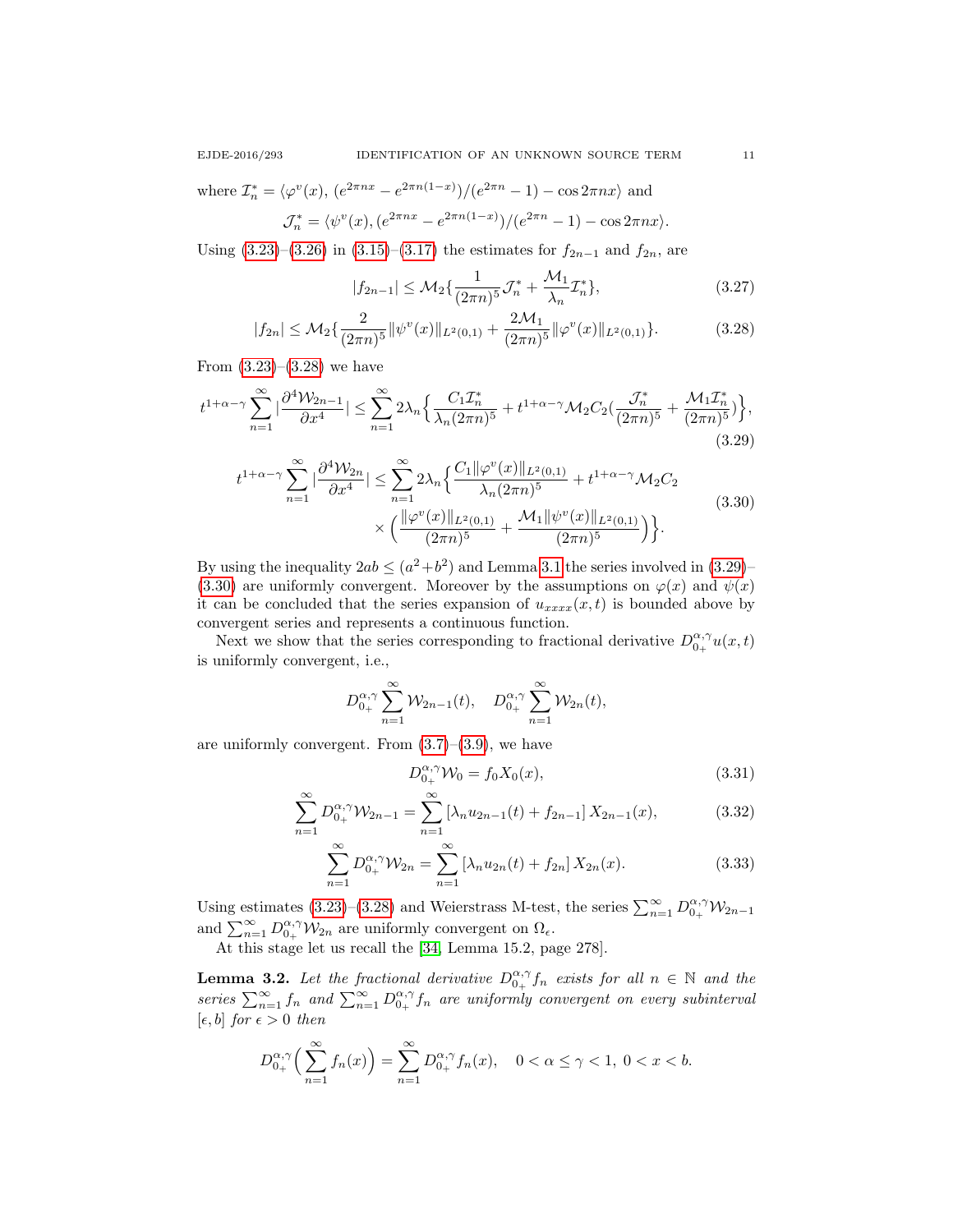By the estimates [\(3.23\)](#page-9-1)–[\(3.28\)](#page-10-0) and Lemmas [3.2](#page-10-3) and [3.3](#page-12-0) it can be deduced that the series involved in  $D_{0+}^{\alpha,\gamma}u(x,t)$  are bounded above by uniformly convergent numerical series and hence by Weierstrass M-test  $D_{0+}^{\alpha,\gamma}u(x,t)$  is uniformly convergent.

Proof of Theorem [2.2.](#page-4-6) (Uniqueness of the solution of the ISP-I) Suppose  $\{u_1(x,t), f_1(x)\}\$ and  $\{u_2(x,t), f_2(x)\}\$ are two solution sets of the ISP-I, then  $\bar{u}(x,t) = u_1(x,t) - u_2(x,t)$  and  $\bar{f}(x) = f_1(x) - f_2(x)$  satisfy

$$
D_{0+}^{\alpha,\gamma}\bar{u}(x,t) + \bar{u}_{xxxx}(x,t) = \bar{f}(x), \qquad (x,t) \in \Omega,
$$
 (3.34)

$$
I_{0_{+}}^{1-\gamma}\bar{u}(x,t)\Big|_{t=0} = 0, \quad \bar{u}(x,T) = 0, \quad x \in [0,1],
$$
\n(3.35)

$$
\bar{u}_x(0,t) = \bar{u}_x(1,t), \quad \bar{u}(0,t) = 0, \quad t \in [0,T], \tag{3.36}
$$

$$
\bar{u}_{xxx}(0,t) = \bar{u}_{xxx}(1,t), \quad \bar{u}_{xx}(1,t) = 0, \quad t \in [0,T], \tag{3.37}
$$

Following the strategy in [\[29\]](#page-19-18), we consider the functions

<span id="page-11-6"></span><span id="page-11-4"></span><span id="page-11-3"></span><span id="page-11-2"></span><span id="page-11-0"></span>
$$
\bar{u}_0(t) = \int_0^1 \bar{u}(x, t) Y_0(x) dx,
$$
  
\n
$$
\bar{u}_{2n-1}(t) = \int_0^1 \bar{u}(x, t) Y_{2n-1}(x) dx,
$$
\n
$$
\bar{u}_{2n}(t) = \int_0^1 \bar{u}(x, t) Y_{2n}(x) dx,
$$
\n(3.38)

and

$$
\bar{f}_0 = \int_0^1 \bar{f}(x) Y_0(x) dx,
$$
  
\n
$$
\bar{f}_{2n-1} = \int_0^1 \bar{f}(x) Y_{2n-1}(x) dx,
$$
  
\n
$$
\bar{f}_{2n} = \int_0^1 \bar{f}(x) Y_{2n}(x) dx.
$$
\n(3.39)

Applying the time fractional derivative  $D_{0_{+}}^{\alpha,\gamma}(\cdot)$  to both sides of each equation in [\(3.38\)](#page-11-0), we obtain

<span id="page-11-1"></span>
$$
D_{0_{+}}^{\alpha,\gamma}\bar{u}_{0}(t) = \int_{0}^{1} D_{0_{+}}^{\alpha,\gamma}\bar{u}(x,t)Y_{0}(x)dx,
$$
  
\n
$$
D_{0_{+}}^{\alpha,\gamma}\bar{u}_{2n-1}(t) = \int_{0}^{1} D_{0_{+}}^{\alpha,\gamma}\bar{u}(x,t)Y_{2n-1}(x)dx,
$$
  
\n
$$
D_{0_{+}}^{\alpha,\gamma}\bar{u}_{2n}(t) = \int_{0}^{1} D_{0_{+}}^{\alpha,\gamma}\bar{u}(x,t)Y_{2n}(x)dx.
$$
\n(3.40)

Let us take the third equation in [\(3.40\)](#page-11-1). Using [\(3.34\)](#page-11-2) together with the conditions [\(3.36\)](#page-11-3)-[\(3.37\)](#page-11-4), we obtain the fractional differential equation

<span id="page-11-5"></span>
$$
D_{0_{+}}^{\alpha,\gamma}\bar{u}_{2n}(t) + \lambda_{n}\bar{u}_{2n}(t) = \bar{f}_{2n}.
$$
\n(3.41)

By using Laplace transform technique the solution of [\(3.41\)](#page-11-5) is

<span id="page-11-7"></span>
$$
\bar{u}_{2n}(t) = I_{0+}^{1-\gamma} \bar{u}_{2n}(t)|_{t=0} t^{\gamma-1} E_{\alpha,\gamma}(-\lambda_n t^{\alpha}) + \bar{f}_{2n} \int_0^t \tau^{\alpha-1} E_{\alpha,\alpha}(-\lambda_n \tau^{\alpha}) d\tau.
$$
 (3.42)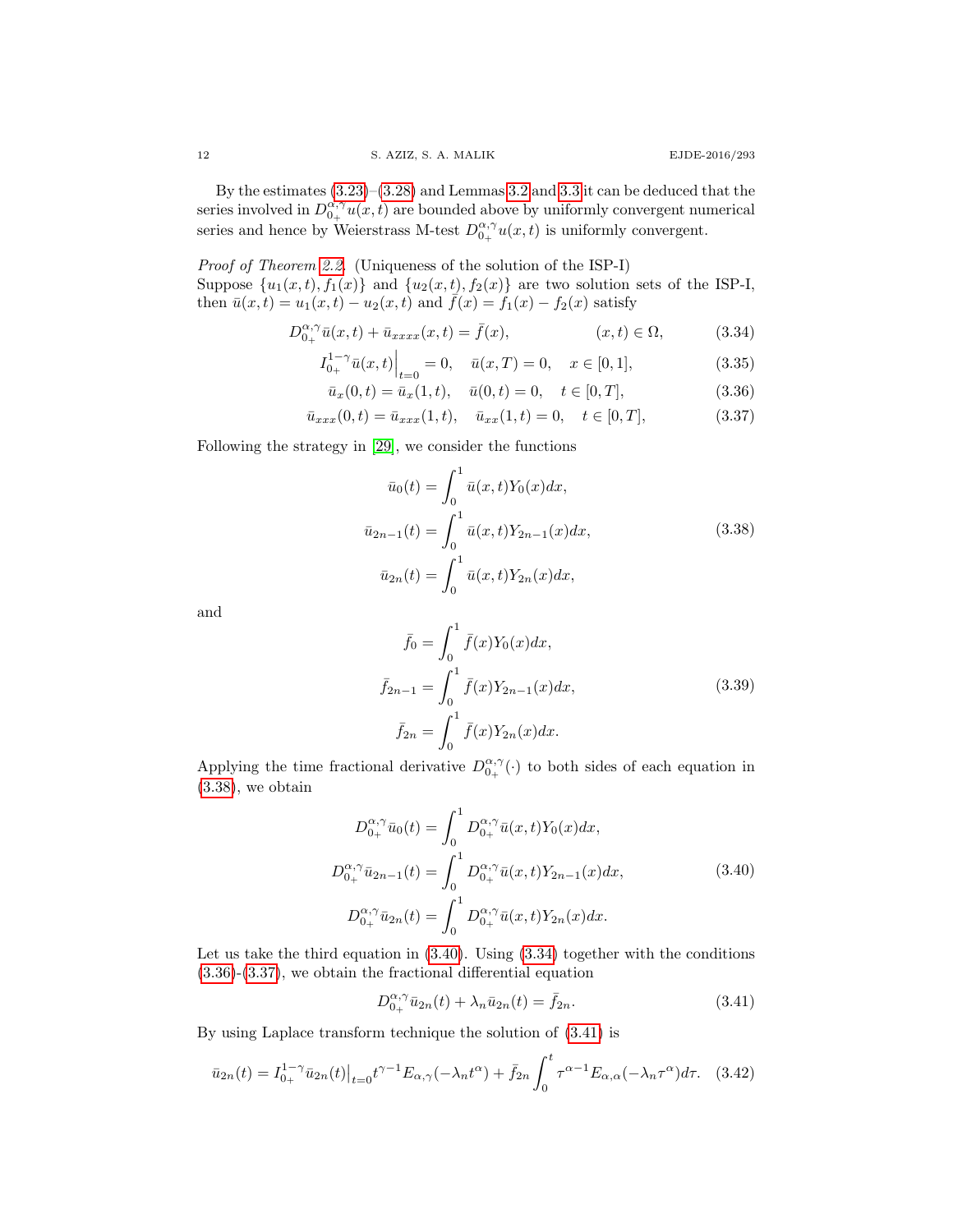Since

$$
\bar{u}_{2n}(t) = \int_0^1 \bar{u}(x,t) Y_{2n}(x) dx \implies I_{0+}^{1-\gamma} \bar{u}_{2n}(t) \Big|_{t=0} = \int_0^1 I_{0+}^{1-\gamma} \bar{u}(x,t) \Big|_{t=0} Y_{2n}(x) dx
$$

and by using the initial condition from  $(3.35)$  the solution  $(3.42)$  takes the form

$$
\bar{u}_{2n}(t) = \bar{f}_{2n} \int_0^t \tau^{\alpha - 1} E_{\alpha, \alpha}(-\lambda_n \tau^{\alpha}) d\tau.
$$
 (3.43)

By using the final temperature condition from [\(3.35\)](#page-11-6), we obtain  $\bar{f}_{2n} = 0$  and consequently  $\bar{u}_{2n}(t) = 0$  for all  $t \in [0, T]$ .

Similarly, we can shaow that for all  $t \in [0, T]$ ,

$$
\bar{u}_0(t) = 0, \quad \bar{u}_{2n-1}(t) = 0, \quad \bar{f}_0 = 0, \quad \bar{f}_{2n-1} = 0.
$$
\n(3.44)

The uniqueness of the regular solution of the ISP-I follows from the completeness of the set  $\{Y_0(x), Y_{2n-1}(x), Y_{2n}(x)\}, n \in \mathbb{N}$  (see [\[3,](#page-18-3) Lemma 2]).

It remains to show that  $u(x, t)$  given by [\(3.18\)](#page-8-0) agrees with the initial and final data. We have

$$
I_{0_{+}}^{1-\gamma} \mathcal{W}_{0} = \{ \varphi_{0} + \frac{t^{1+\alpha-\gamma}}{\Gamma(2+\alpha-\gamma)} f_{0} \} X_{0}(x),
$$
  

$$
I_{0_{+}}^{1-\gamma} \mathcal{W}_{2n-1} \{ E_{\alpha,1}(-\lambda_{n}t^{\alpha})\varphi_{2n-1} + t^{1+\alpha-\gamma} E_{\alpha,2+\alpha-\gamma}(-\lambda_{n}t^{\alpha}) f_{2n-1} \} X_{2n-1}(x),
$$
  

$$
I_{0_{+}}^{1-\gamma} \mathcal{W}_{2n} = \{ E_{\alpha,1}(-\lambda_{n}t^{\alpha})\varphi_{2n} + t^{1+\alpha-\gamma} E_{\alpha,2+\alpha-\gamma}(-\lambda_{n}t^{\alpha}) f_{2n} \} X_{2n}(x).
$$

The term by term fractional integral of [\(3.18\)](#page-8-0) converges to  $I_{0_{+}}^{1-\gamma}u(x,t)$  and it is uniformly convergent on  $[\epsilon, T]$ . For  $t = 0$  we have,

$$
I_{0_{+}}^{1-\gamma} \mathcal{W}_0|_{t=0} = \varphi_0 X_0(x), \quad I_{0_{+}}^{1-\gamma} \mathcal{W}_{2n-1}|_{t=0} = \varphi_{2n-1} X_{2n-1}(x),
$$

$$
I_{0_{+}}^{1-\gamma} \mathcal{W}_{2n}|_{t=0} = \varphi_{2n} X_{2n}.
$$

Therefore,

$$
I_{0_{+}}^{1-\gamma}u(x,t)\big|_{t=0} = \varphi_0 X_0 + \sum_{n=1}^{\infty} \varphi_{2n-1} X_{2n-1} + \sum_{n=1}^{\infty} \varphi_{2n} X_{2n},
$$

which is the series expansion of  $\varphi(x)$ , when expanded using bi-orthogonal system.

Similarly, we can show that for  $u(x, t)$  given by [\(3.18\)](#page-8-0) the over-determination is also satisfied, that is,  $u(x,T) = \psi(x)$ .

Before providing the proof of our stability result, i.e., Theorem [2.3](#page-4-7) let us mention the following result from [\[14\]](#page-18-20).

<span id="page-12-0"></span>**Lemma 3.3.** For any function  $f \in L^2(0,1)$  the inequality

$$
r_1 \|f\|_{L^2(0,1)}^2 \le \sum_{n=0}^{\infty} f_n^2 \le R_1 \|f\|_{L^2(0,1)}^2,
$$
\n(3.45)

is valid, where  $r_1$  and  $R_1$  are constants and  $f_n$  are coefficients of the bi-orthogonal expansion of the function f in any Riesz basis  $\{\mathcal{R}_n(x)\}\$  given by

$$
f_n = \langle f, \mathcal{W}_n \rangle, \quad n \in \mathbb{N} \cup \{0\},\
$$

where  $\{W_n(x)\}\$ is corresponding bi-orthogonal set of Riesz basis  $\{\mathcal{R}_n(x)\}\$ .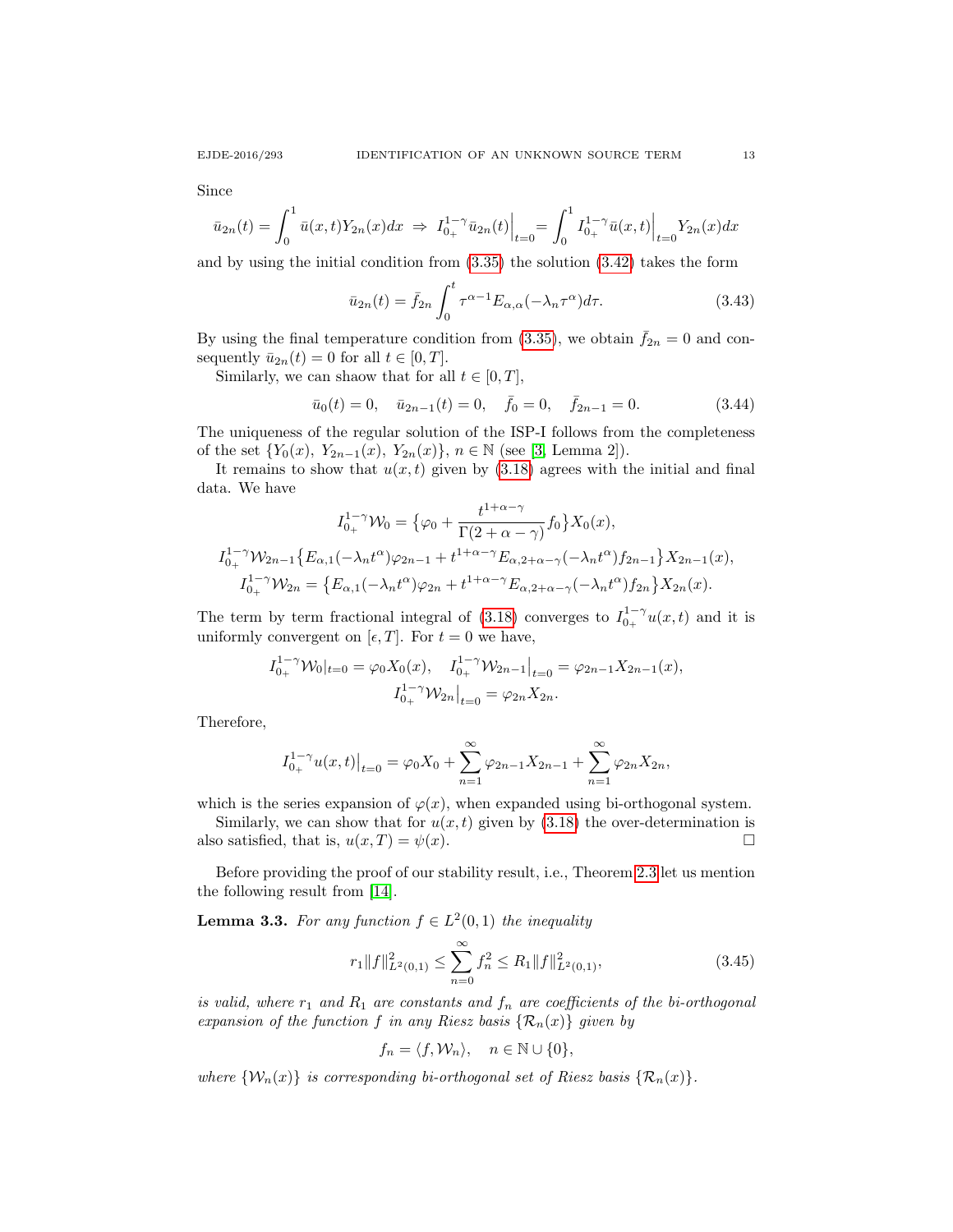*Proof of Theorem [2.3.](#page-4-7)* Let  $\{u(x,t), f(x)\}$ ,  $\{\tilde{u}(x,t), \tilde{f}(x)\}$  be two solution sets of the ISP-I corresponding to the data  $\{\varphi, \psi\}, \{\tilde{\varphi}, \tilde{\psi}\}$  respectively. By Lemma [3.3,](#page-12-0) we have

$$
||f - \tilde{f}||_{L^{2}(0,1)}^{2} \leq \frac{1}{r_{1}} \sum_{n=0}^{\infty} (f_{n} - \tilde{f}_{n})^{2}.
$$

Consider

<span id="page-13-0"></span>
$$
(f_0 - \tilde{f}_0)^2 = \left(\frac{\Gamma(1+\alpha)}{T^{\alpha}}\right)^2 \left[ \left(\psi_0 - \frac{T^{\gamma-1}}{\Gamma(\gamma)}\varphi_0\right) - \left(\tilde{\psi}_0 - \frac{T^{\gamma-1}}{\Gamma(\gamma)}\tilde{\varphi}_0\right) \right]^2
$$
  
 
$$
\leq 2C_3^2 \left[ (\psi_0 - \tilde{\psi}_0)^2 + C_3^2(\varphi_0 - \tilde{\varphi}_0)^2 \right],
$$
 (3.46)

where we have used  $(a \pm b)^2 \leq 2a^2 + 2b^2$ . Similarly, we have

$$
\sum_{n=1}^{\infty} (f_{2n-1} - \tilde{f}_{2n-1})^2
$$
\n
$$
\leq \sum_{n=1}^{\infty} 2(\mathcal{M}_2)^2 \Big[ \Big( \psi_{2n-1} - \tilde{\psi}_{2n-1} \Big)^2 + (\mathcal{M}_1)^2 (\varphi_{2n-1} - \tilde{\varphi}_{2n-1})^2 \Big],
$$
\n
$$
\sum_{n=1}^{\infty} (f_{2n} - \tilde{f}_{2n})^2 \leq \sum_{n=1}^{\infty} 2(\mathcal{M}_2)^2 \Big[ \Big( \psi_{2n} - \tilde{\psi}_{2n} \Big)^2 + (\mathcal{M}_1)^2 (\varphi_{2n} - \tilde{\varphi}_{2n})^2 \Big].
$$
\n(3.48)

Setting

<span id="page-13-1"></span>
$$
N = \max\left\{2C_3^2, 2C_3^4, 2(\mathcal{M}_1)^2(\mathcal{M}_2)^2, 2(\mathcal{M}_2)^2\right\},\,
$$

and using the estimates [\(3.46\)](#page-13-0)-[\(3.48\)](#page-13-1) we have

$$
\sum_{n=0}^{\infty} (f_n - \tilde{f}_n)^2
$$
\n
$$
\leq 3N \Big[ (\varphi_0 - \tilde{\varphi}_0)^2 + \sum_{n=1}^{\infty} (\varphi_{2n-1} - \tilde{\varphi}_{2n-1})^2 + \sum_{n=1}^{\infty} (\varphi_{2n} - \tilde{\varphi}_{2n})^2
$$
\n
$$
+ (\psi_0 - \tilde{\psi}_0)^2 + \sum_{n=1}^{\infty} (\psi_{2n-1} - \tilde{\psi}_{2n-1})^2 + \sum_{n=1}^{\infty} (\psi_n - \tilde{\psi}_{2n})^2 \Big]
$$
\n
$$
\leq 3NR_1 \Big( \|\varphi - \tilde{\varphi}\|_{L^2(0,1)}^2 + \|\psi - \tilde{\psi}\|_{L^2(0,1)}^2 \Big).
$$
\n(3.49)

By Lemma [3.3,](#page-12-0) we have

$$
||f - \tilde{f}||_{L^{2}(0,1)}^{2} \leq \frac{1}{r_{1}} \sum_{n=0}^{\infty} (f_{n} - \tilde{f}_{n})^{2} \leq \frac{3NR_{1}}{r_{1}} \Big( ||\varphi - \tilde{\varphi}||_{L^{2}(0,1)}^{2} + ||\psi - \tilde{\psi}||_{L^{2}(0,1)}^{2} \Big),
$$
  

$$
||f - \tilde{f}||_{L^{2}(0,1)} \leq \sqrt{\frac{3NR_{1}}{r_{1}}} \Big( ||\varphi - \tilde{\varphi}||_{L^{2}(0,1)} + ||\psi - \tilde{\psi}||_{L^{2}(0,1)} \Big).
$$

Similarly we can obtain a stability result for  $u(x, t)$ .

# 4. Inverse source problem II

In this section, we shall deal with ISP-II for  $(1.1)$ – $(1.4)$ , with  $F(x, t) = a(t)f(x, t)$ , where  $f(x, t)$  is known and a pair of functions  $\{u(x, t), a(t)\}\$ is to be determined.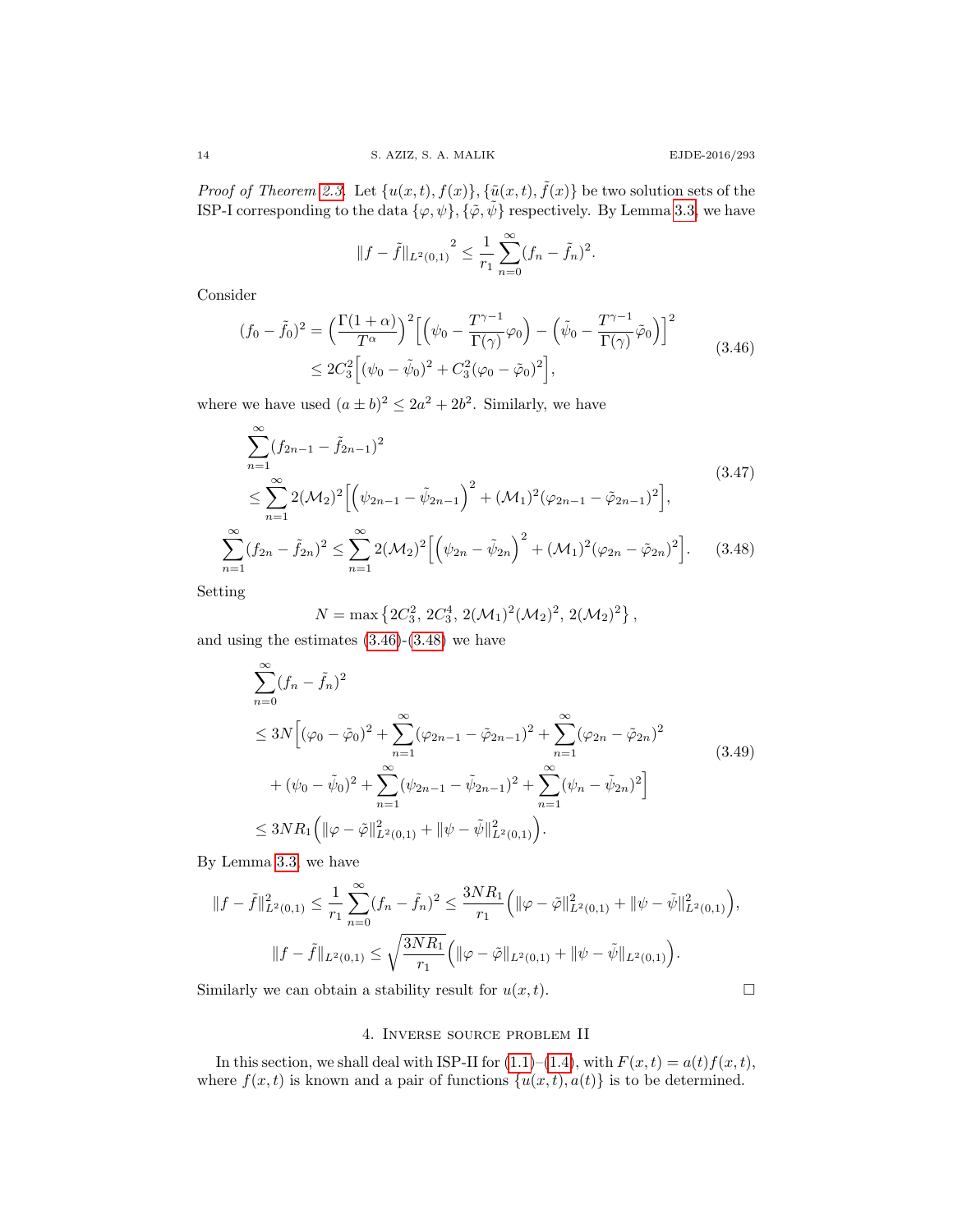Proof of Theorem [2.4.](#page-4-1) To determine the solution of ISP-II, i.e., the pair of functions  $\{u(x,t), a(t)\}\,$ , we expand  $u(x,t)$  and  $f(x,t)$  using bi-orthogonal system functions

$$
u(x,t) = \sum_{n=1}^{\infty} u_0(t) X_0(x) + \sum_{n=1}^{\infty} u_{2n-1}(t) X_{2n-1}(x) + \sum_{n=1}^{\infty} u_{2n}(t) X_{2n}(x), \qquad (4.1)
$$

$$
f(x,t) = \sum_{n=1}^{\infty} f_0(t) X_0(x) + \sum_{n=1}^{\infty} f_{2n-1}(t) X_{2n-1}(x) + \sum_{n=1}^{\infty} f_{2n}(t) X_{2n}(x), \qquad (4.2)
$$

where  $u_0(t)$ ,  $u_{2n-1}(t)$  and  $u_{2n}(t)$  are to be determined,  $f_0(t)$ ,  $f_{2n-1}(t)$  and  $f_{2n}(t)$  are coefficients of  $f(x, t)$ , when expanded by using bi-orthogonal system. The following linear fractional differential equations are obtained

<span id="page-14-4"></span><span id="page-14-1"></span><span id="page-14-0"></span>
$$
D_{0+}^{\alpha,\gamma}u_0(t) = a(t)f_0(t),
$$
\n(4.3)

$$
D_{0_{+}}^{\alpha,\gamma}u_{2n-1}(t) = -\lambda_{n}u_{2n-1}(t) + a(t)f_{2n-1}(t),
$$
\n(4.4)

$$
D_{0_{+}}^{\alpha,\gamma}u_{2n}(t) = -\lambda_{n}u_{2n}(t) + a(t)f_{2n}(t), \quad n \in \mathbb{N}.
$$
 (4.5)

The solutions of the fractional differential equations  $(4.3)$ – $(4.5)$  are

$$
u_0(t) = \varphi_0 \frac{t^{\gamma - 1}}{\Gamma(\gamma)} + a(t) f_0(t) * \frac{t^{\alpha - 1}}{\Gamma(\alpha)},
$$
\n(4.6)

$$
u_{2n-1}(t) = \varphi_{2n-1} \mathcal{E}_n^{(1)}(t) + a(t) f_{2n-1}(t) * \mathcal{E}_n^{(3)}(t), \tag{4.7}
$$

$$
u_{2n}(t) = \varphi_{2n} \mathcal{E}_n^{(1)}(t) + a(t) f_{2n}(t) * \mathcal{E}_n^{(3)}(t), \tag{4.8}
$$

where  $*$  is the integral convolution operator and

$$
\mathcal{E}_n^{(3)}(t) = t^{\alpha - 1} E_{\alpha, \alpha}(-\lambda_n t^{\alpha}).
$$

Taking the generalized fractional derivative  $D_{0+}^{\alpha,\gamma}$ , under the integral sign of the over-determination condition [\(1.7\)](#page-1-0) and using [\(1.1\)](#page-0-0) along with  $F(x,t) = a(t)f(x,t)$ , we obtain

<span id="page-14-5"></span>
$$
a(t) = \left(\int_0^1 x f(x, t) dx\right)^{-1} \left(D_{0+}^{\alpha, \gamma} g(t) + \int_0^1 x u_{xxxx}(x, t) dx\right).
$$
 (4.9)

From the conditions of Theorem [2.4,](#page-4-1) we have  $\int_0^1 x f(x, t) dx \neq 0$  and is given by

<span id="page-14-2"></span>
$$
\int_0^1 x f(x, t) dx
$$
\n
$$
= \frac{2}{3} f_0(t) - \sum_{n=1}^\infty \frac{1}{\pi n} f_{2n-1}(t) + \sum_{n=1}^\infty \left( \frac{-1}{2\pi^2 n^2} + \frac{1 + e^{2\pi n}}{2\pi n (e^{2\pi n} - 1)} \right) f_{2n}(t),
$$
\n(4.10)

and

<span id="page-14-3"></span>
$$
\int_0^1 x u_{xxxx} dx = \sum_{n=1}^\infty \lambda_n \Big\{ -\frac{1}{\pi n} \Big( \mathcal{E}_n^{(1)}(t) \varphi_{2n-1}(t) + a(t) f_{2n-1}(t) * \mathcal{E}_n^{(3)}(t) \Big) + \Big( \frac{-1}{2\pi^2 n^2} + \frac{1 + e^{2\pi n}}{2\pi n (e^{2\pi n} - 1)} \Big) \times \Big( \mathcal{E}_n^{(1)}(t) \varphi_{2n}(t) + a(t) f_{2n}(t) * \mathcal{E}_n^{(3)}(t) \Big) \Big\}.
$$
\n(4.11)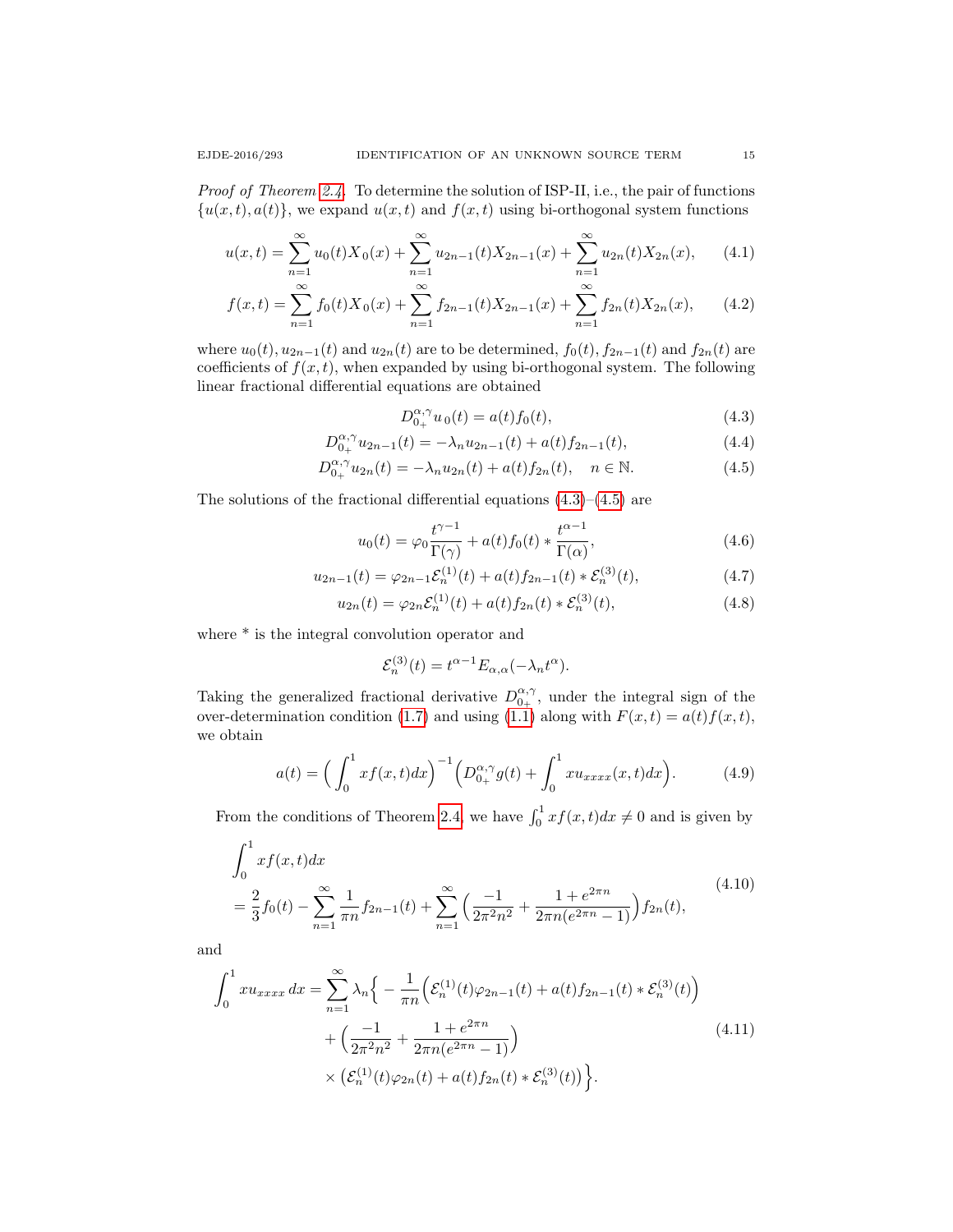By  $(4.10)$ – $(4.11)$ , we have the following linear Volterra type integral equation of second kind

$$
a(t) = \left(\int_0^1 x f(x, t) dx\right)^{-1} \left(D_{0+}^{\alpha, \gamma} g(t) + \mathcal{T}(t) + \int_0^t K(t, \tau) a(\tau) d\tau\right), \tag{4.12}
$$

where

<span id="page-15-1"></span>
$$
\mathcal{T}(t) = \sum_{n=1}^{\infty} \lambda_n \Big\{ -\frac{1}{\pi n} \mathcal{E}_n^{(1)}(t) \varphi_{2n-1}(t) + \Big(\frac{-1}{2\pi^2 n^2} + \frac{1 + e^{2\pi n}}{2\pi n (e^{2\pi n} - 1)}\Big) \mathcal{E}_n^{(1)}(t) \varphi_{2n}(t) \Big\},
$$
\n(4.13)

and

<span id="page-15-2"></span>
$$
K(t,\tau) = \sum_{n=1}^{\infty} \lambda_n \Big\{ -\frac{1}{\pi n} \Big( f_{2n-1}(\tau) \mathcal{E}_n^{(3)}(t-\tau) \Big) + \Big( \frac{-1}{2\pi^2 n^2} + \frac{1+e^{2\pi n}}{2\pi n (e^{2\pi n}-1)} \Big) \Big( f_{2n}(\tau) \mathcal{E}_n^{(3)}(t-\tau) \Big) \Big\}.
$$
\n(4.14)

Let us consider the space of continuous functions  $C[0, T]$ , equipped with the Chebyshev norm

$$
||f||_{C[0,T]} := \max_{0 \le t \le T} |f(t)|.
$$

Define an operator  $\mathcal{B}(a(t)) := a(t)$ , where the operator  $\mathcal{B}$  is

$$
\mathcal{B}(a(t)) = \Big(\int_0^1 x f(x,t) dx\Big)^{-1} \Big(D_{0+}^{\alpha,\gamma} g(t) + \mathcal{T}(t) + \int_0^t K(t,\,\tau) a(\tau) d\tau\Big). \tag{4.15}
$$

To show that the mapping  $\mathcal{B}: C[0,T] \to C[0,T]$  is a contraction map. First of all, we shall show that  $a(t) \in C[0,T]$  implies that  $\mathcal{B}(a(t)) \in C[0,T]$ .

By using  $(2.10)$  there exists a constant  $C_6$  such that

<span id="page-15-0"></span>
$$
t\mathcal{E}_n^{(3)}(t) \le \frac{C_6}{\lambda_n} \quad t \in [\epsilon, T]. \tag{4.16}
$$

Using [\(3.13\)](#page-7-2), integration by parts and Bessel's inequality, we obtained the inequalities √

$$
|\varphi_{2n-1}| \le \frac{1}{\lambda_n} \mathcal{I}_n
$$
, and  $|\varphi_{2n}| \le \frac{\sqrt{2}}{\lambda_n} ||\varphi^{iv}(x)||_{L^2(0,1)}$ .

Similarly we obtain

$$
|f_{2n-1}| \leq \frac{1}{\lambda_n} \mathcal{H}_n
$$
, and  $|f_{2n}| \leq \frac{\sqrt{2}}{\lambda_n} ||f^{iv}(x)||_{L^2(0,1)}$ ,

where  $\mathcal{H}_n = \langle f^{iv}, Y_{2n-1} \rangle$ . From estimates [\(3.19\)](#page-8-2), [\(4.16\)](#page-15-0) and using above relations we have

$$
t^{1+\alpha-\gamma}|\mathcal{T}(t)| \leq \sum_{n=1}^{\infty} C_1 \Big\{ \frac{\mathcal{I}_n}{\pi n \lambda_n} + \Big( \frac{1}{\pi^2 n^2} + \frac{1}{\pi n} \Big) \frac{\sqrt{2}}{\lambda_n} ||\varphi^{iv}(x)||_{L^2(0,1)} \Big\},
$$
  

$$
t|K(t,\tau)| \leq \sum_{n=1}^{\infty} C_6 \Big\{ \frac{\mathcal{H}_n}{\pi n \lambda_n} + \Big( \frac{1}{\pi^2 n^2} + \frac{1}{\pi n} \Big) \frac{\sqrt{2}}{\lambda_n} ||f^{iv}(x)||_{L^2(0,1)} \Big\}.
$$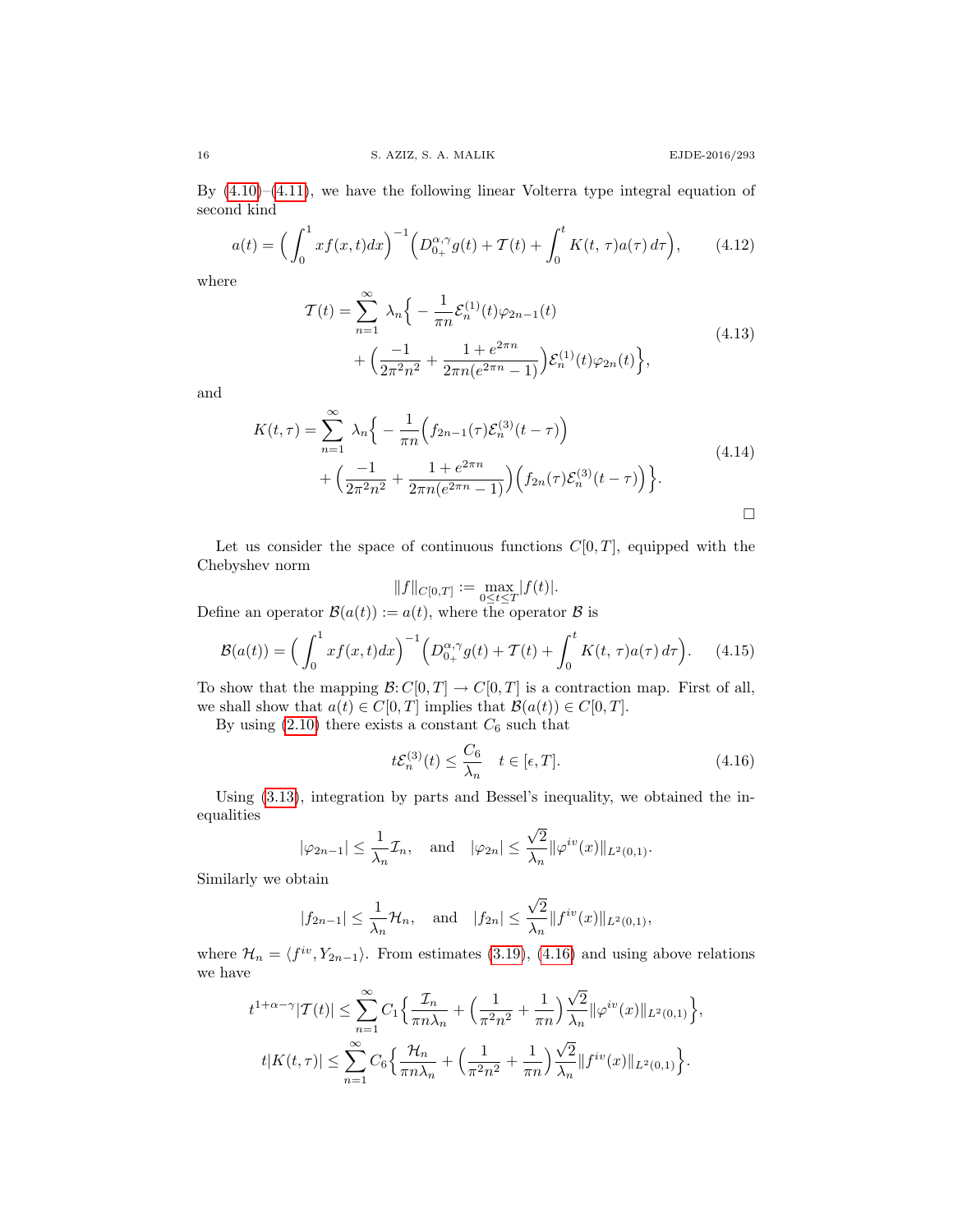Hence, the series [\(4.13\)](#page-15-1) and [\(4.14\)](#page-15-2) are uniformly convergent by Weierstrass M-test. The uniform convergence of the series [\(4.14\)](#page-15-2) allow us to write

$$
||K(t,\tau)||_{C[0,T]} \leq K_1, \quad t \in (0,T],
$$

where  $K_1$  is a constant, consequently  $\mathcal{B}(a(t)) \in C[0, T]$ .

Without loss of generality we set T such that  $T < 1/K_1M^*$ .

Let us show that the mapping  $\mathcal{B}: C[0, T] \to C[0, T]$  is contraction, for this we take

$$
|\mathcal{B}(a) - \mathcal{B}(c)| \le M^* \int_0^t |a(\tau) - c(\tau)||K(t, \tau)| d\tau \le TK_1 M^* \max_{0 \le t \le T} |a(\tau) - c(\tau)|,
$$
  

$$
\|\mathcal{B}(a) - \mathcal{B}(c)\|_{C[0,T]} \le TK_1 M^* \|a - c\|_{C[0,T]},
$$
\n(4.17)

thus, the mapping  $\mathcal{B}(\cdot)$  is a contraction which assures the unique determination of  $a \in C[0,T]$  by Banach fixed point theorem.

The solution  $u(x, t)$  is formally given by the series [\(4.1\)](#page-14-4); the uniform convergence of the series involved in  $u(x, t), u_x(x, t), u_{xx}(x, t), u_{xxx}(x, t), u_{xxxx}(x, y)$  and  $D_{0+}^{\alpha,\gamma}u(x,t)$  directly follows from the estimates obtained in the previous section.

Proof of Theorem [2.5.](#page-4-8) (Uniqueness of the solution of the ISP-II) We have already proved uniqueness of the source term  $a(t)$  in Theorem [2.4,](#page-4-1) it remains to prove uniqueness of  $u(x, t)$ .

Let  $u(x, t)$  and  $v(x, t)$  be two solutions, and let  $\bar{u}(x, t) = u(x, t) - v(x, t)$ . Then  $\bar{u}(x, t)$  satisfy the equation

$$
D_{0_{+}}^{\alpha,\gamma}\bar{u}(x,t) = \bar{u}_{xxxx}(x,t), \quad (x,t) \in \Omega,
$$
\n(4.18)

with initial condition

$$
I_{0+}^{1-\gamma} \bar{u}(x,t)|_{t=0} = 0, \quad x \in [0,1],
$$
\n(4.19)

and nonlocal boundary conditions

$$
\bar{u}_x(0,t) = \bar{u}_x(1,t), \quad \bar{u}(0,t) = 0 \quad t \in [0,T],
$$
\n(4.20)

$$
\bar{u}_{xxx}(0,t) = 0 = \bar{u}_{xxx}(1,t) \quad \bar{u}_{xx}(1,t) = 0, \quad t \in [0,T].
$$
\n(4.21)

Consider the functions

$$
\bar{u}_0(t) = \int_0^1 \bar{u}(x, t) Y_0(x) dx,
$$
  

$$
\bar{u}_{2n-1}(t) = \int_0^1 \bar{u}(x, t) Y_{2n-1}(x) dx,
$$
  

$$
\bar{u}_{2n}(t) = \int_0^1 \bar{u}(x, t) Y_{2n}(x) dx.
$$

Following the same steps as in the proof of Theorem [2.2,](#page-4-6) we can show that

$$
\bar{u}_0(t) = 0
$$
,  $\bar{u}_{2n-1}(t) = 0$ ,  $\bar{u}_{2n}(t) = 0$ ,  $t \in [0, T]$ .

Consequently, the uniqueness of the solution follows from the completeness of the set of function  $\{Y_0(x), Y_{2n-1}(x), Y_{2n}(x)\}, n \in \mathbb{N}$ . □

The proof of Theorem [2.6,](#page-5-5) the stability result is similar to the proof of Theorem [2.3.](#page-4-7) Theefore, we omit it.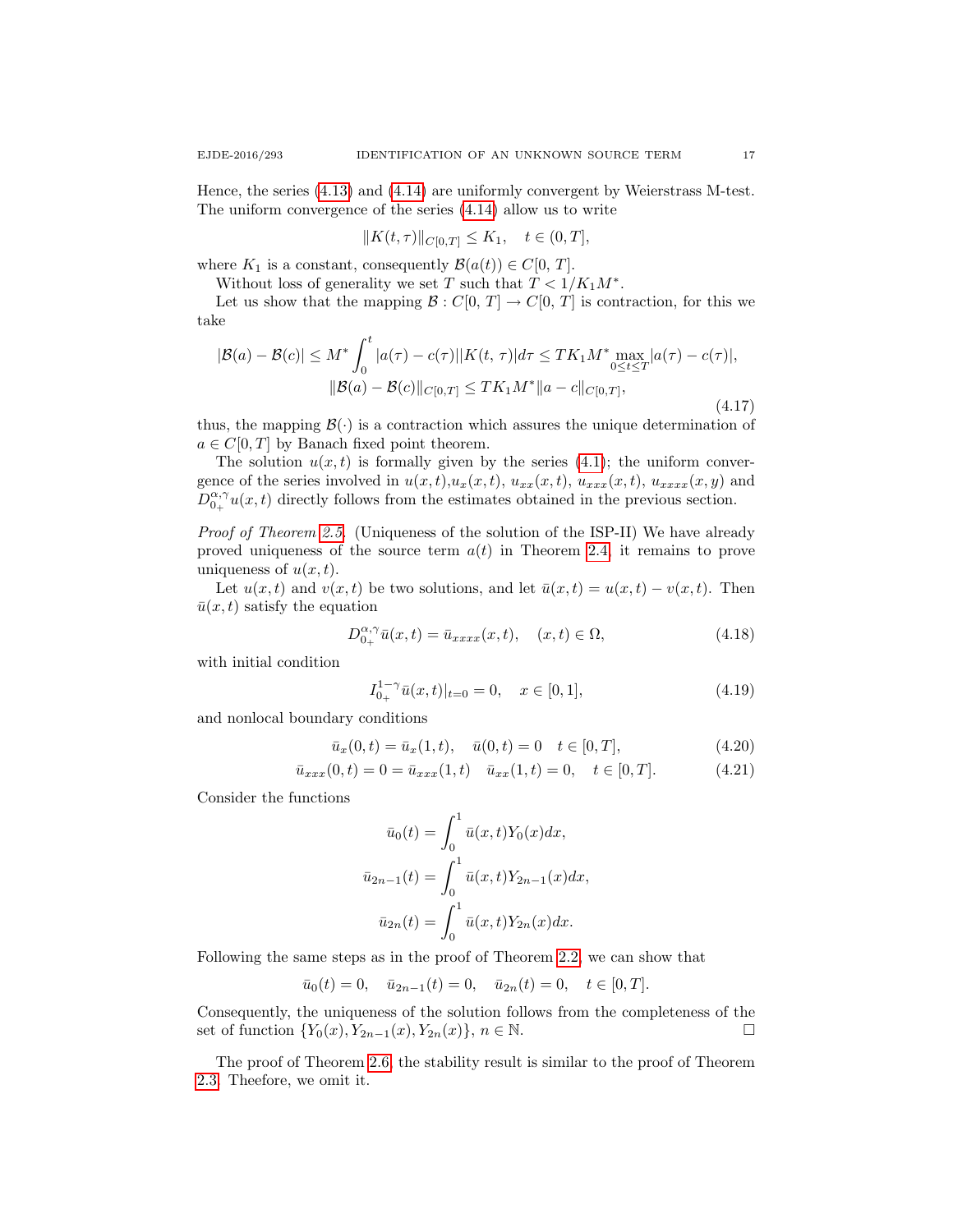## 5. Examples

In this section, we provide some examples for ISP-I and ISP-II.

Example 5.1. Consider the ISP-I with initial and final temperatures

$$
\varphi(x)=\sin 2\pi x,\quad \psi(x)=(1+T^\alpha)\sin 2\pi x.
$$

The coefficients of the series expansions of  $\phi(x)$  and  $\psi(x)$  using bi-orthogonal system of functions are

$$
\varphi_0 = 0
$$
,  $\varphi_{2n} = 0$ ,  $\varphi_{2n-1} = \begin{cases} 1/2, & n = 1, \\ 0, & n \neq 1, \end{cases}$ 

and

$$
\psi_0 = 0
$$
,  $\psi_{2n} = 0$ ,  $\psi_{2n-1} = \begin{cases} (1 + T^{\alpha})/2, & n = 1, \\ 0, & n \neq 1. \end{cases}$ 

Using  $(3.15)$ – $(3.17)$ , we have

$$
f_0 = 0
$$
,  $f_{2n} = 0$ ,  $f_{2n-1} = \begin{cases} \frac{(1+T^{\alpha}) - \mathcal{E}_1^{(1)}(T)}{2\mathcal{E}_1^{(2)}(T)}, & n = 1, \\ 0, & n \neq 1. \end{cases}$ 

Substituting the series coefficient of  $f(x)$  in  $(3.1)$ – $(3.1)$  we obtain

$$
u_0 = 0, \quad u_{2n} = 0,
$$
  

$$
u_{2n-1} = \begin{cases} \frac{\mathcal{E}_1^{(1)}(t)}{2} + \frac{(1+T^{\alpha}) - \mathcal{E}_1^{(1)}(T)}{2\mathcal{E}_1^{(2)}(T)} \mathcal{E}_1^{(2)}(t), & n = 1, \\ 0, & n \neq 1. \end{cases}
$$

Hence the solution of ISP-I is

$$
f(x) = \left(\frac{(1+T^{\alpha}) - \mathcal{E}_1^{(1)}(T)}{\mathcal{E}_1^{(2)}(T)}\right) \sin(2\pi x),
$$
  

$$
u(x,t) = \left(\mathcal{E}_1^{(1)}(t) + \frac{(1+T^{\alpha}) - \mathcal{E}_1^{(1)}(T)}{\mathcal{E}_1^{(2)}(T)}\mathcal{E}_1^{(2)}(t)\right) \sin(2\pi x).
$$

Example 5.2. Consider the ISP-II with given the data

$$
\varphi(x) = 0, \quad g(t) = \frac{2}{3} \left( \frac{t^{\gamma+1}}{\Gamma(\gamma)} + \frac{t^{\alpha+2}}{\Gamma(\alpha+1)} \right),
$$

$$
f(x,t) = 2 \left( \frac{\Gamma(\gamma+2)}{\Gamma(\gamma)\Gamma(\gamma-\alpha+2)} t^{\gamma-\alpha} + \frac{\Gamma(\alpha+3)}{\Gamma(3)\Gamma(\alpha+1)} t \right) x.
$$

By using the bi-orthogonal system, the coefficients of the series expansion are

$$
\varphi_0 = 0, \quad \varphi_{2n} = 0, \quad \varphi_{2n-1} = 0,
$$

and

$$
f_0 = \frac{\Gamma(\gamma+2)}{\Gamma(\gamma)\Gamma(\gamma-\alpha+2)} t^{\gamma-\alpha} + \frac{\Gamma(\alpha+3)}{\Gamma(3)\Gamma(\alpha+1)} t, \quad f_{2n} = 0, \quad f_{2n-1} = 0.
$$

The solution is

$$
u(x,t) = 2\Big(\frac{t^{\gamma+1}}{\Gamma(\gamma)} + \frac{t^{\alpha+2}}{\Gamma(\alpha+1)}\Big)x,
$$

which satisfies the initial condition  $(1.2)$  and the over-determination condition  $(1.7)$ . By using the value of  $u(x, t)$  in [\(4.9\)](#page-14-5), we obtained the source term as  $a(t) = t$ .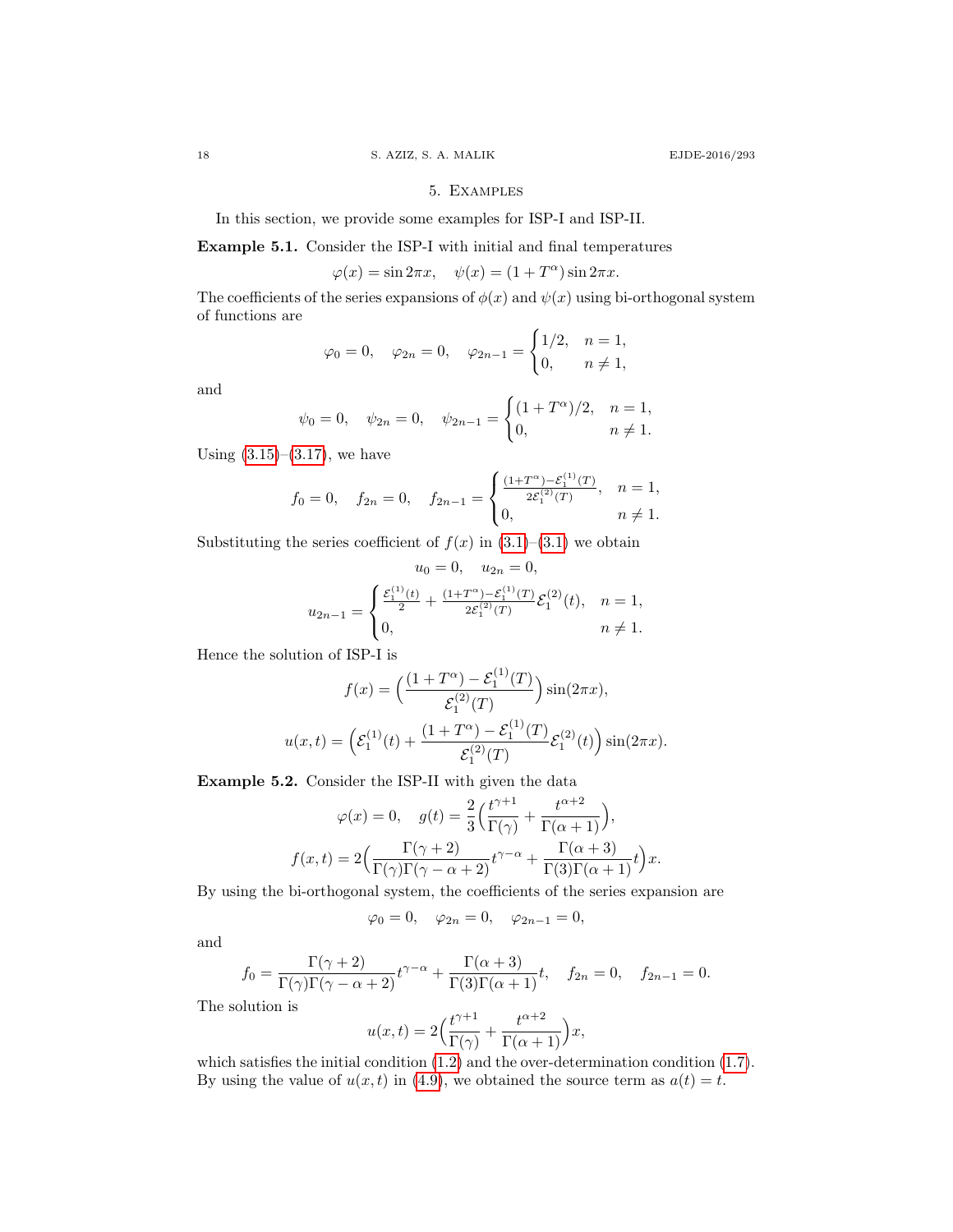Hence  $\{u(x,t), a(t)\}\$ forms the solution set for the ISP-II.

Acknowledgments. The authors would like to express their gratitude to the reviewers for their insightful comments which ultimately improve the quality of the paper. S. A. Malik was partially supported by COMSATS and ISESCO.

#### **REFERENCES**

- <span id="page-18-10"></span>[1] M. Ancona; Diffusion-drift modeling of strong inversion layers, COMPEL. 6, 1987, 11-18.
- <span id="page-18-7"></span>[2] J. Bebernes, D. Eberly; Mathematical Problems from Combustion Theory, Springer- Verlag, Berlin, 1989.
- <span id="page-18-3"></span>[3] S. A. Berdyshev, A. Cabada, J. B. Kadirkulov; The Samarskii–Ionkin type problem for the fourth order parabolic equation with fractional differential operator, Computers and Mathematics with Applications. 62, 2011, 3884–3893.
- <span id="page-18-16"></span>[4] A. S. Berdyshev, B. E. Eshmatov, B. J. Kadirkulov; Boundary value problems for fourth-order mixed type equations with fractional derivative, Electronic Journal of Differential Equations, 36, 2016, 1-11.
- <span id="page-18-9"></span>[5] P. Bleher, J. Lebowitz, E. Speer; Existence and positivity of solutions of a fourth-order nonlinear PDE describing interface fluctuations, Comm. Pure Appl. Math., 47, 1994, 923- 942.
- <span id="page-18-4"></span>[6] J. R. Cannon, S. P. Esteva, J. V. D. Hoek; A galerkin procedure for the diffusion equation subject to the specification of mass, SIAM J. Numer. Anal., 24, 3, 1987, 499-515.
- <span id="page-18-2"></span>[7] J. R. Cannon, Y. Lin, S. Wang; Determination of a control parameter in a parabolic partial differential equation, J. Austral. Math. Soc. Ser. B, 33, 1991, 149-163.
- <span id="page-18-5"></span>[8] R. E. Ewing, T. Lin; A class of parameter estimation techniques for fluid flow in porous media, Adv, in Water Res., 14, 1991, 89-97.
- <span id="page-18-15"></span>K. M. Furati, O. S. Iyiola, M. Kirane; An inverse problem for a generalized fractional diffusion, Applied Mathematics and Computations, 249 (2014), 24-31.
- <span id="page-18-8"></span>[10] P. Guidotti, K. Longo; Two enhanced fourth order diffusion models for image denoising, J. Math. Imaging Vis., 40, 2011, 188-198.
- [11] H. J. Haubold, A. M. Mathai, R. K. Saxena; Mittag-Leffler functions and their application, J. Appl. Math., 2011, Article ID 298628, 51 pages, 2011. doi:10.1155/2011/298628.
- <span id="page-18-0"></span>[12] R. Hilfer; Applications of fractional calculus in Physics, World Scientific, 2000.
- <span id="page-18-1"></span>[13] N. I. Ionkin; Solution of a boundary value problem in heat conduction with a nonclassical boundary condition, Differential Equations, 13, 2, 1977, 294-306.
- <span id="page-18-20"></span>[14] N. I. Ionkin, E. I. Moiseev; A Problem for the heat-transfer equation with two-point boundary conditions, Translated from Differentsial'nye Uravneniya. 15, 1979, 1284-1295.
- <span id="page-18-17"></span>[15] I. M. Ismailov, M. Cicek; Inverse source problem for a time-fractional diffusion equation with nonlocal boundary conditions, Appl. Math. Model., 40, 2016, 4891-4899.
- <span id="page-18-12"></span>[16] B. Jin, W. Rundell; An inverse problem for a one-dimensional time-fractional diffusion problem, Inverse Problems. 28, 2012, doi:10.1088/0266-5611/28/7/075010.
- <span id="page-18-6"></span>[17] L. I. Kamynin; Inverse problem for a parabolic equation with integral overdetermination, USSR Computational Mathematics and mathematical Physics. 4, 6, 1964, 33-59.
- <span id="page-18-19"></span>[18] G. M. Kesel'man; On the unconditional convergence of eigenfunction expansions of certain differential operators, Izv. Vyssh. Uchebn. Zaved. Mat., 1964, Number 2, 82-93.
- <span id="page-18-11"></span>[19] M. Kirane, S. A. Malik, A. M. Al-Gwaiz; An inverse source problem for a two dimensional time fractional diffusion equation with nonlocal boundary conditions, Math. Meth. Appl. Sci., 36, 2013, 1056-1069.
- <span id="page-18-14"></span>[20] Z. Li, M. Yamamoto; Uniqueness for inverse problems of determining orders of multi-term time-fractional derivatives of diffusion equation, Applicable Analysis 94, 2015, 570-579.
- <span id="page-18-13"></span>[21] G. Li, D. Zhang, X. Jia, M. Yamamoto; Simultaneous inversion for the space-dependent diffusion coefficient and the fractional order in the time-fractional diffusion equation, Inverse Problems. 29, 2013, doi:10.1088/0266-5611/29/6/065014.
- <span id="page-18-18"></span>[22] J. J. Liu, M. Yamamoto, L. L.Yan; On the reconstruction of unknown time-dependent boundary sources for time fractional diffusion process by distributing measurement, Inverse Problems, 32, (2016) 015009 (25pp).